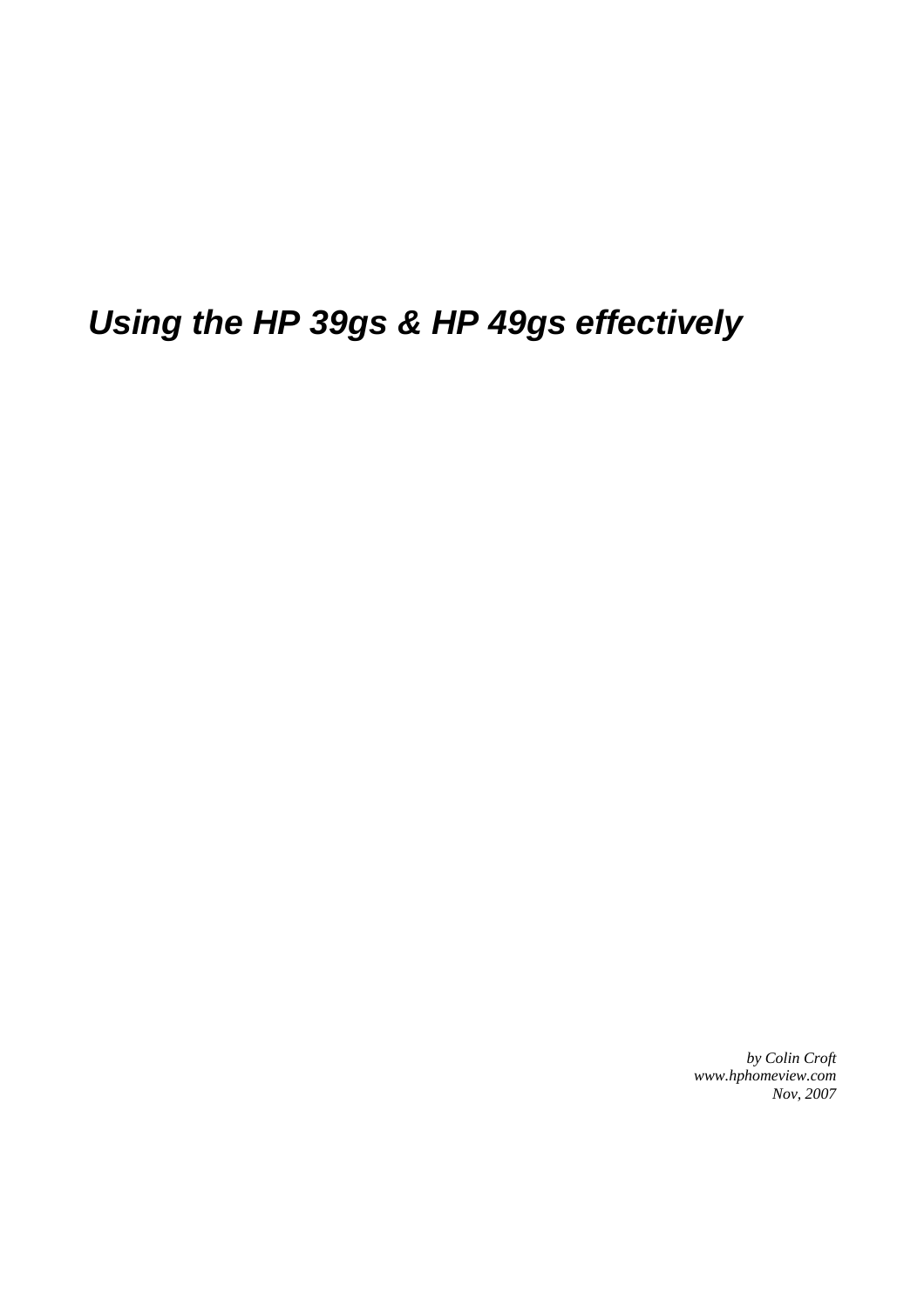## *Index*

| 1            | <b>RESETTING THE CALCULATOR</b>                                      |                |
|--------------|----------------------------------------------------------------------|----------------|
|              | 1.1 Soft reboot (Keyboard)                                           |                |
|              | 1.2 Paper clip reboot                                                | 1              |
|              | 1.3 Soft reboot (Hardware)                                           | $\mathbf{1}$   |
|              | 1.4 Hard reboot (with loss of memory)                                | $\mathbf{1}$   |
|              | 1.5 Odd behaviour?                                                   | $\overline{2}$ |
| $\mathbf{2}$ | <b>USING THE HOME VIEW</b>                                           |                |
|              | 2.1 Angle and Numeric settings                                       | 3              |
|              | 2.2 Fractions on the hp 39gs and hp 40gs                             | 4              |
| 3            | TIPS ON CHOOSING AXES IN THE FUNCTION APLET                          | 8              |
|              | 3.1 Use the default axes                                             | 8              |
|              | 3.2 Use the NUM view                                                 | 8              |
|              | 3.3 Use Auto Scale                                                   | 8              |
|              | 3.4 An example                                                       | 8              |
|              | 3.5 Using ZOOM                                                       | 9              |
| 4            | USING FUNCTION EFFECTIVELY IN YOUR TEACHING.                         | 11             |
|              | 4.1 Composite functions                                              | 11             |
|              | 4.2 Using functions in the HOME view                                 | 12             |
|              | 4.3 Differentiating                                                  | 12             |
|              | 4.4 Retaining calculated values                                      | 13             |
|              | 4.5 Integration: The definite integral using PLOT variables          | 13             |
|              | 4.6 Integration: The definite integral using the  <br>function       | 14             |
|              | 4.7 Investigating $y = x^n$ for n an integer                         | 15             |
|              | 4.8 Gradient at a Point                                              | 16             |
|              | 4.9 Area Under Curves                                                | 17             |
|              | 4.10Limits                                                           | 17             |
|              | 4.11 Piecewise defined functions<br>4.12Use of brackets in functions | 19<br>20       |
|              | 4.13 Finding and accessing polynomial roots                          | 20             |
|              | 4.14 Nice scales in Plot-Table                                       | 21             |
|              | THE SOLVE APLET                                                      | 22             |
|              | 5.1 Example 1                                                        | 22             |
|              | 5.2 Example 2                                                        | 22             |
|              | 5.3 Example 3                                                        | 23             |
|              | 5.4 A more detailed explanation of PLOT in Solve                     | 23             |
|              | 5.5 The meaning of <b>INFI</b> messages                              | 25             |
|              | 5.6 The Triangles aplet                                              | 26             |
|              | 5.7 The Prob. Distributions aplet                                    | 26             |
| 6            |                                                                      | 29             |
|              | <b>6.1 Rectilinear Motion</b>                                        | 29             |
|              | 6.2 Having fun with graphs                                           | 30             |
|              | <b>6.3 Sequences and Series</b>                                      | 32             |
|              | 6.4 Modelling a loan                                                 | 33             |
|              | 6.5 Problems with the User Defined fit model                         | 35             |
|              | 6.6 Connected data                                                   | 36             |
|              | 6.7 Finding and plotting residuals                                   | 37             |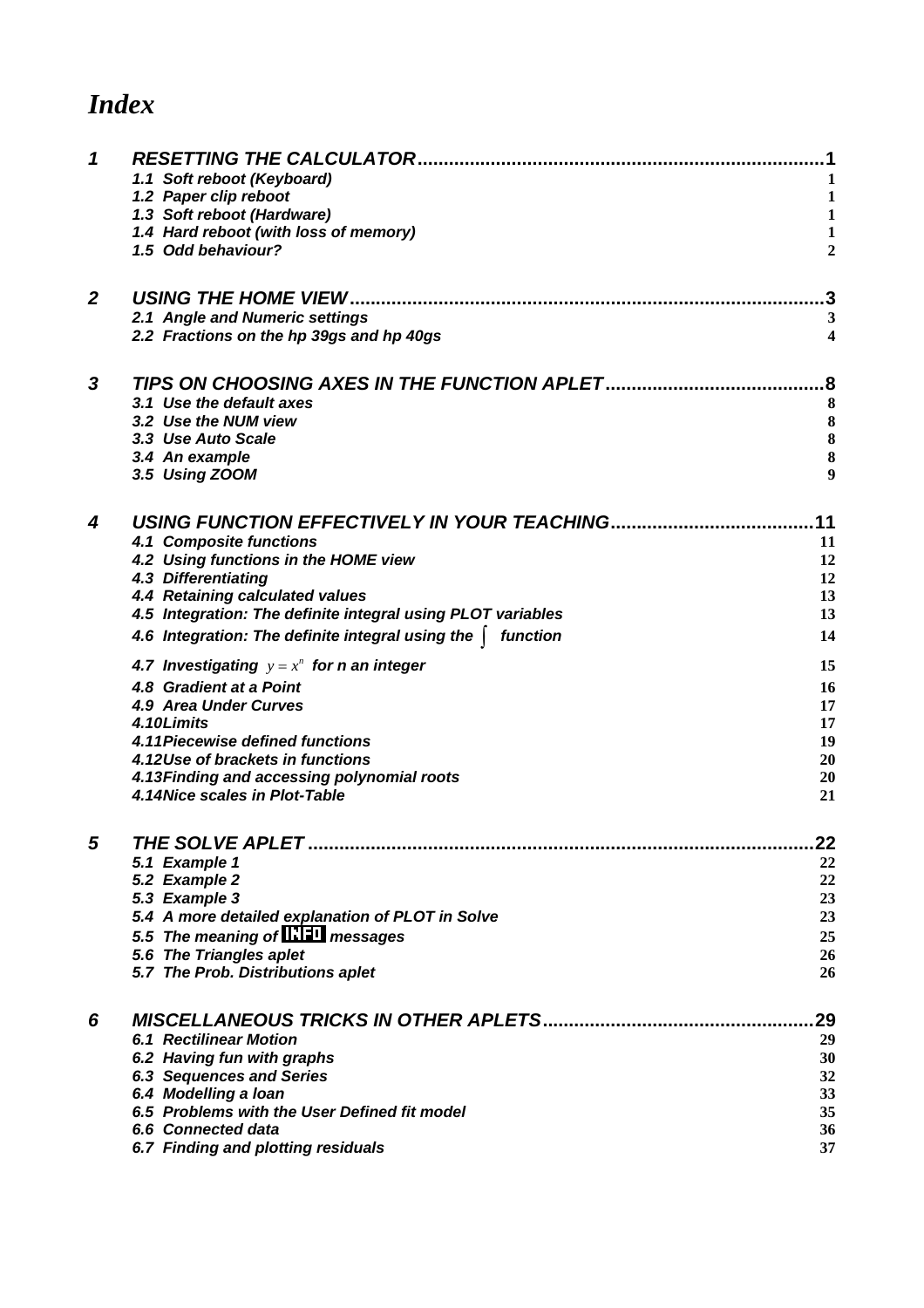#### <span id="page-2-0"></span>*1 Resetting the calculator*

As with computers, the hp 39gs and hp 40gs sometimes crash due to the very complex and flexible operating system they use. If you find that the calculator is beginning to behave strangely, or is locking up then there are a number of ways to deal with this.

#### *1.1 Soft reboot (Keyboard)*

Pressing **ON+SK3** will perform a soft reboot and will not cause any memory loss. Hold down the ON key and, while still holding it down, press the third screen key from the left. The calculator will very briefly display a boot screen and then redisplay the HOME view, with the Function aplet as the active one.

#### *1.2 Paper clip reboot*

If you find that the calculator locks up so completely that the keyboard will not respond then a method of reset is provided below which is independent of the keyboard. This shouldn't happen but it is important to know how to deal with it in case it happened during a test or an exam.

#### *1.3 Soft reboot (Hardware)*

Very rarely, a calculator may lock up to the point that the keyboard no longer responds. On the back of the calculator is a small hole. Poke a paper clip or a pin into this hole and press gently on the switch inside. This briefly interrupts the power supply and, to the calculator, is exactly equivalent to a soft reboot as outlined in the previous section. Normally it should not only unlock the calculator but retain your data intact. However, it must be pointed out that a problem so severe that it has locked up the keyboard may be so bad that it has corrupted the memory anyway. If so then you may find that you see the "Memory Clear" message when it reboots. If you find that it keeps locking up repeatedly then you should perform a hard reboot as described in the next section. If you have important data on the calculator then you might try to save it to a PC before doing this since a hard reboot will wipe all user memory.

#### *1.4 Hard reboot (with loss of memory)*

To completely reset the calculator's memory back to factory settings press **ON+SK1+SK6**. (SK1="screen key 1") When doing this, don't press them all at once; hold down the ON key and, while still holding it down, press the first and then the last screen keys. Release them in the opposite order. Don't release SK1 and SK6 together - release SK6, then SK1, then ON.

This type of reset will always cause complete loss of data. If you find that the screen fills with garbage, or if the calculator's in-built diagnostic routine starts to run, then it is just that you have not released them in the right order. Simply try again.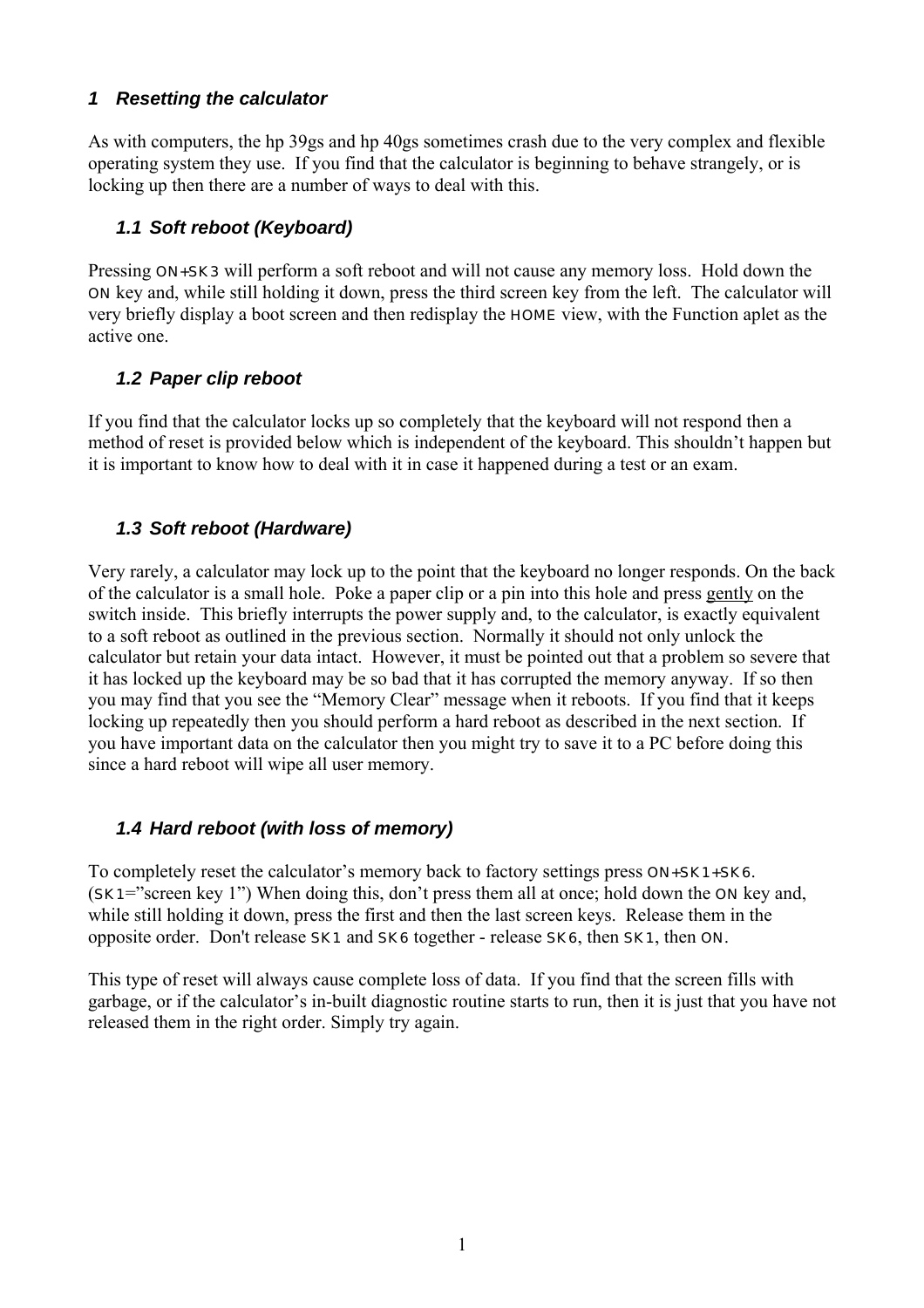## <span id="page-3-0"></span>*1.5 Odd behaviour?*

Locked Calculator? Won't turn on? Turns on briefly and then immediately off?

Try the following:

- Try a soft reboot using **ON+SK3**.
- Try a paperclip in the hole in the back (gently).
- Is it possible that the screen is blank because the contrast is turned to extremely light? Try **ON** and  $\boxed{+}$  to make the screen darker. (Hold down **ON** and press  $\boxed{+}$  repeatedly.) Use  $\overline{ON}$  and  $\overline{(-)}$  to lighten the screen.
- Change the batteries for new ones. Try this more than once because sometimes batteries are dead right off the shelf if they've been in the shop too long. Try replacing the backup battery too. Make SURE you've put the batteries in right way around. Putting them in reversed may seriously damage the calculator.
- Take the batteries out, including the round backup battery. Press and hold the **ON** button for 2 minutes to remove any possible remaining power from the internal capacitors. Leave the calculator overnight and re-insert fresh batteries.
- If this happened when running a game or aplet that you've downloaded from the internet then consider that this may be the source of the problem. Backup anything that you want to keep to the PC and do a full reboot to restore factory settings.
- Try a full reboot using **ON+SK1+SK6**.

Some less likely options:

- Did the paperclip feel funny when you inserted it? There should be a very subtle sensation of 'pressing a button' as the paperclip shorts out the batteries momentarily. Could you have accidentally bent the shorting contact last time you used a paperclip so that it is permanently shorting out?
- Check the battery compartment. Are any of the metal contacts broken or out of place? Are the batteries firmly in contact with all of them? Is anything out of place? Do any of the batteries or the metal contacts show corrosion? If so, clean them carefully, being careful not to get moisture inside the calculator.
- Have you recently dropped the calculator or spilled liquid on it? If so, this is not good. It is probably permanently dead. Did you need a very expensive paperweight?
- Check the USB and Serial ports at the top of the calculator. Do they have anything wedged in them courtesy of a young child perhaps?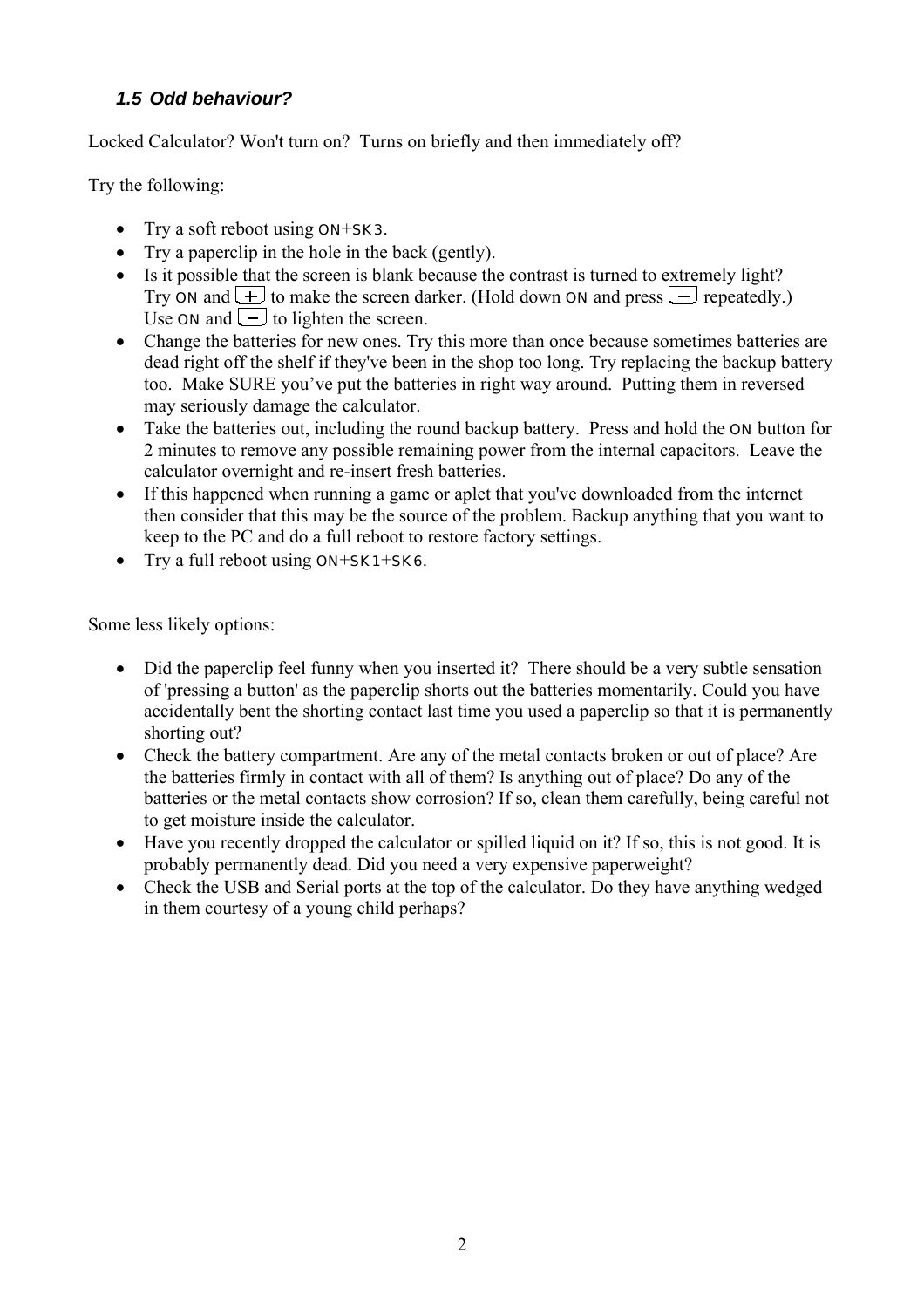#### <span id="page-4-0"></span>*2 Using the HOME view 2.1 Angle and Numeric settings*

It is critical to efficient use of the hp 39gs and hp 40gs that the angle and numeric settings are understood.

On the hp 39gs and hp 40gs, when you set the angle measure or the numeric format in the MODES view, it applies both to the aplet and to the HOME view. However, this setting applies *only* to the currently active aplet (the one highlighted in the APLET view).

*This means that if you change active aplet then these settings m ay change also, not only for the aplet but in the* HOME *view too.*

For example, suppose you have been performing trig calculations in the HOME view with the Function aplet being currently active, and have set the angle measure to DEG.

If you were to now change to the Solve aplet in order to solve an equation then the settings would revert to those of the Solve aplet; probably be radians unless you had also changed those as well.

Radian measure is the default for all aplets and thus also for HOME unless you change it. Performing exactly the same calculation in HOME would now give a different result, as shown right.

Although this may seem to be a strange way of doing things, there is actually a very good reason for it. On the original first model, the hp 38g, the settings for the HOME view were independent from those of the aplets and it caused a number of users to have difficulties because they would find values of (say) the intersection of two trig graphs in radian mode in the Function aplet and then use them in HOME, which on the 38g defaulted to degree mode, and find that they weren't working correctly.

The only drawback of synchronizing the settings of the **HOME** and aplet is that you might change aplets and forget that it may also change the HOME view settings. For this reason, the name of the active aplet is shown at the top of the HOME view as a reminder.

Although there's no reminder on the screen, the same idea is used for numeric settings. If you are in the Solve aplet and set it to Fixed 4 then when you change into another aplet you'll find that it will have revered to the default 'Standard' setting.

| kalor Gikko<br>Ю<br><b>SEE FUNCTION ?</b> |  |
|-------------------------------------------|--|
| BIN(30)                                   |  |
| STOP.                                     |  |

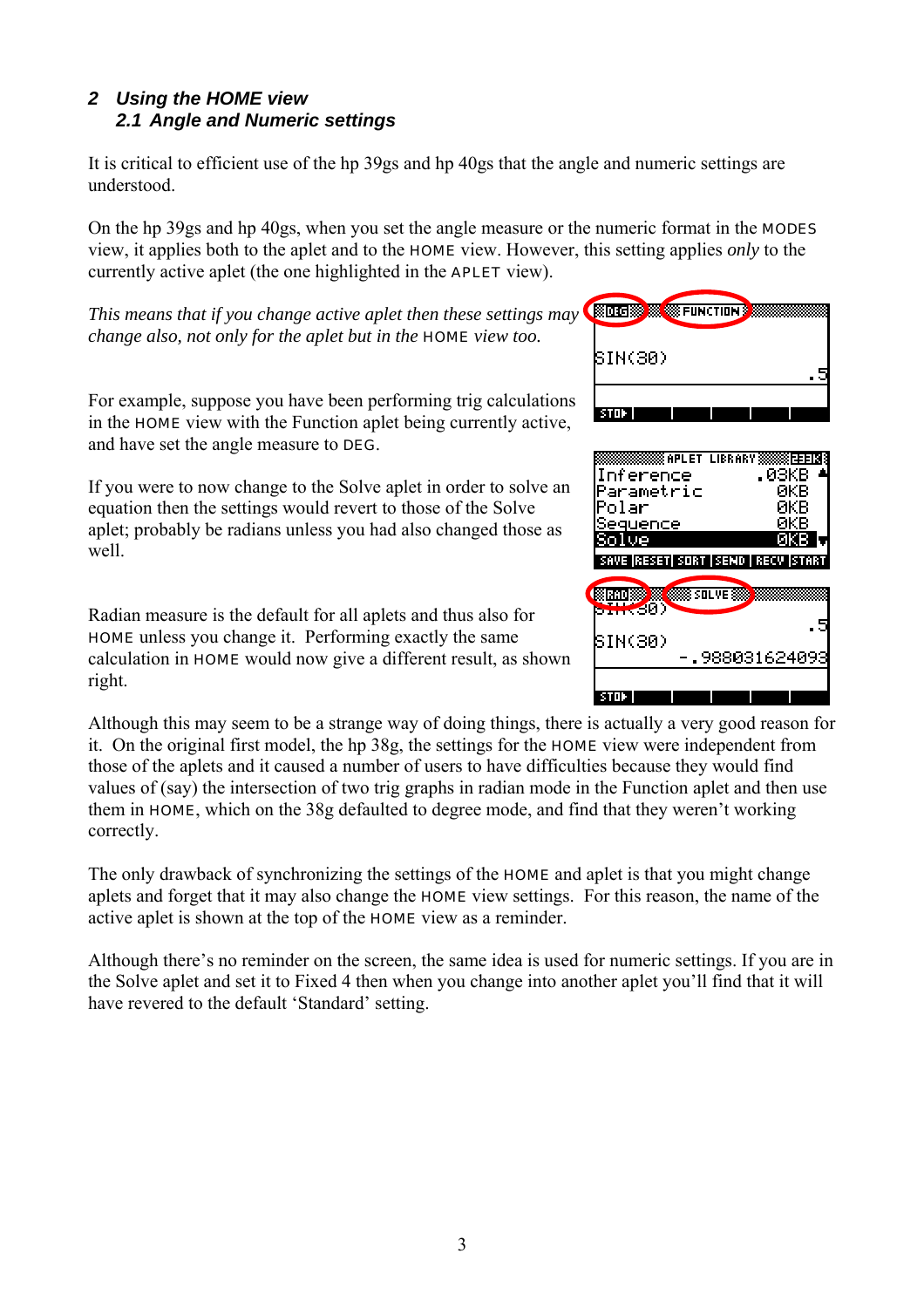## <span id="page-5-0"></span>*2.2 Fractions on the hp 39gs and hp 40gs*

The Fraction setting can be a little deceptive. Begin by selecting Fraction in the MODES view, leaving the accompanying number as the default value of 4.

ANGLE MEASURE: Radians NUMBER FORMAT: **EXECUTION** 4 DECIMAL MARK: Dot(.) CHOOSE FORMAT FOR NUMBERS **CHOOS THE** 

**BOOKSINGS AND THE MODES SIN** 

Most calculators have a fraction key, often labeled  $(a\%$ , that allows you to input, for example,  $1\frac{2}{3}$  as  $1\frac{2}{3}$  or something similar. What these calculators usually won't do is allow you to mix fractions and decimals. A calculation such as  $1\frac{2}{3} + 3.7$  will usually give a decimal result: most calculators will not attempt to convert the  $3·7$  into a fraction. The reason for this is that while some decimals like 0.25 are easy to convert to a fraction, others, such as recurring ones, are not so easy. Most calculators opt for the easy option of switching to a decimal answer in any mixture of fractions and decimals. When making the hp 39gs and hp 40gs HP took a very different approach. Once you select Fraction mode, all numbers become fractions -

including any decimals.

The first point to remember is that there is no provision for inputting mixed fractions such as  $1\frac{2}{3}$ . Fractions are entered using the divide key and, while the calculator is quite happy with improper fractions such as  $\overline{\mathbf{5}}$  5/3, it correctly interprets 1/2/3 as  $\frac{1}{2}$ divided by 3 and gives a result of 1/6 . The solution to this is simply to enter mixed fractions as  $(1+2/3)$ .

| <b> HANDS OFF…</b><br>m<br>73 |     |
|-------------------------------|-----|
| 7273.                         | 5/3 |
|                               |     |
|                               |     |
| TШ                            |     |

**Calculator Tip** You need to be careful with brackets or else "order of operations" problems may occur, such as  $1\frac{2}{3}$  \*  $\frac{1}{5}$  being interpreted as  $1+(2/3*1/5)$  rather than as it should be:  $(1+2/3)*1/5$ . When in doubt, use brackets for mixed fractions.

Some examples are… (using a setting of Fraction 4 or higher)

| 1 4 17<br>$-+ - =$ $-$<br>3 5 15                           |
|------------------------------------------------------------|
| $3\frac{1}{2}-4\frac{1}{2}=-1\frac{1}{2}$<br>$\frac{3}{2}$ |

| нст<br>3+4/5    |         |
|-----------------|---------|
|                 | 17/15   |
| K3+1/3)-(4+1/2) | - (7/6) |
| м               |         |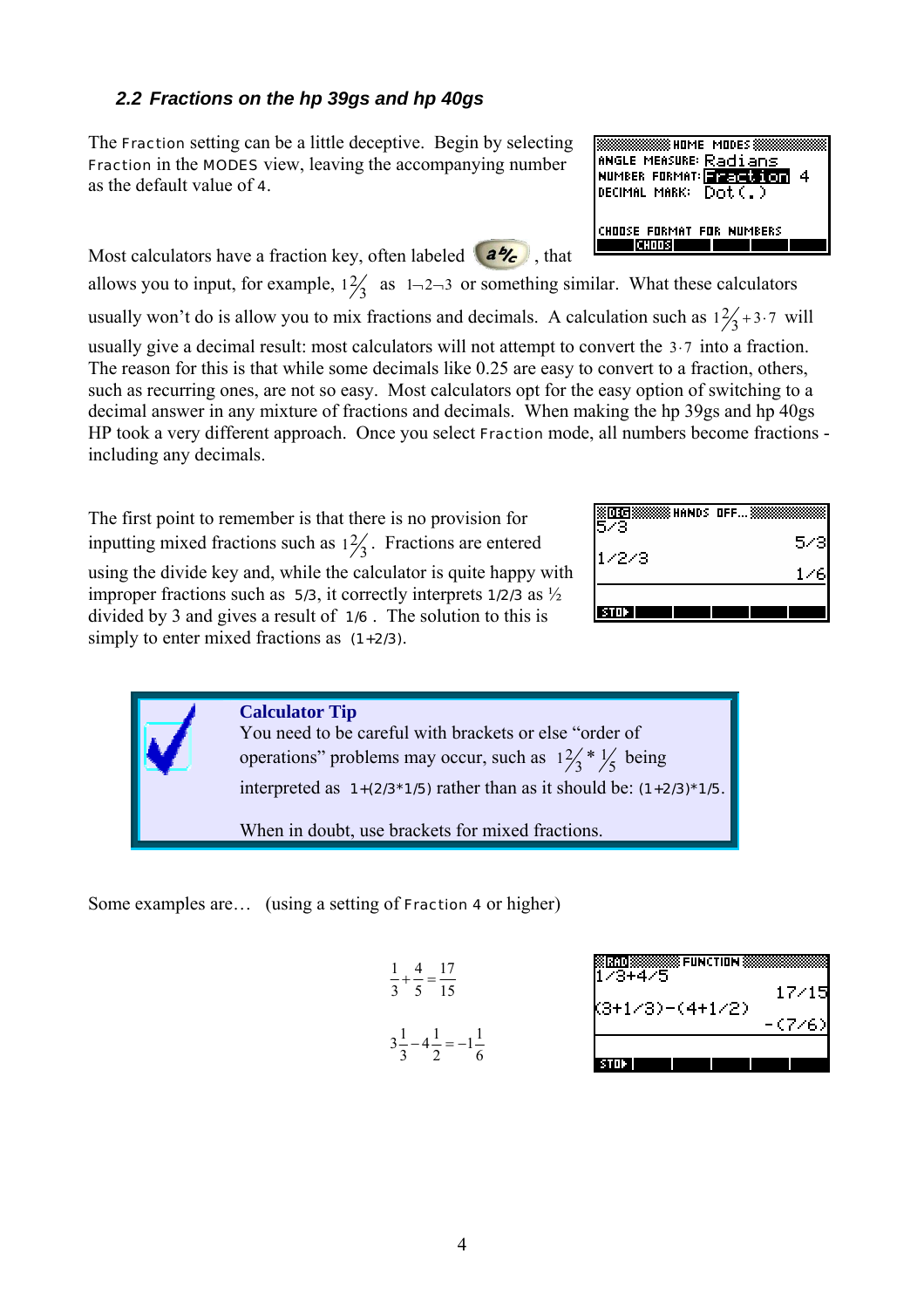The second point to remember involves the method the hp 39gs and hp 40gs use when converting decimals to fractions, which is basically to generate (internally and unseen by you) a series of continued fractions which are *approximations* to the decimal entered. The final fractional approximation chosen for display is the first one found which is 'sufficiently close' to the decimal. Look up 'continued fractions' on the web or in a textbook if you don't know what these are.

The trap lies in what constitutes 'sufficiently close', and this is determined by the '4' in Fraction 4. Very roughly explained, the calculator will use the first fraction it finds in its process of approximation which matches the decimal to that number of significant digits.

For example, a setting in the **MODES** view of...

Fraction 1

changes 0.234 to  $\frac{3}{13}$ 

which is actually  $0.2307692...$ (matching to at least 1 significant figures.)

Fraction 2

changes 0.234 to  $\frac{7}{30}$ 

which is actually  $0.2333333...$ (matching to at least 2 significant figures.)

ØRADIØ **SEUNCTION S**  $\overline{234}$  $11/47$ 234 117/500  $STDF$ 

**SE FUNCTION SS** 

 $3/13$ 

7/3P

MrADIX

234

234

 $STDF$ 

Fraction 3

changes  $0.234$  to  $\frac{11}{2}$  $\overline{47}$ 

which is actually  $0.2340425...$ 

(matching to at least 3 significant figures.)

Fraction 4

changes 0.234 to 
$$
\frac{117}{500}
$$
 (or  $\frac{234}{1000}$ )

which is exactly 0.234

(thus finally matching to the required 4 significant figures.)

Essentially, the value of 4 in Fraction 4 affects the degree of precision used in converting the decimal to a fraction. As was said earlier, the calculator will use the first fraction it finds in its process of approximation which matches the decimal to that number of significant digits.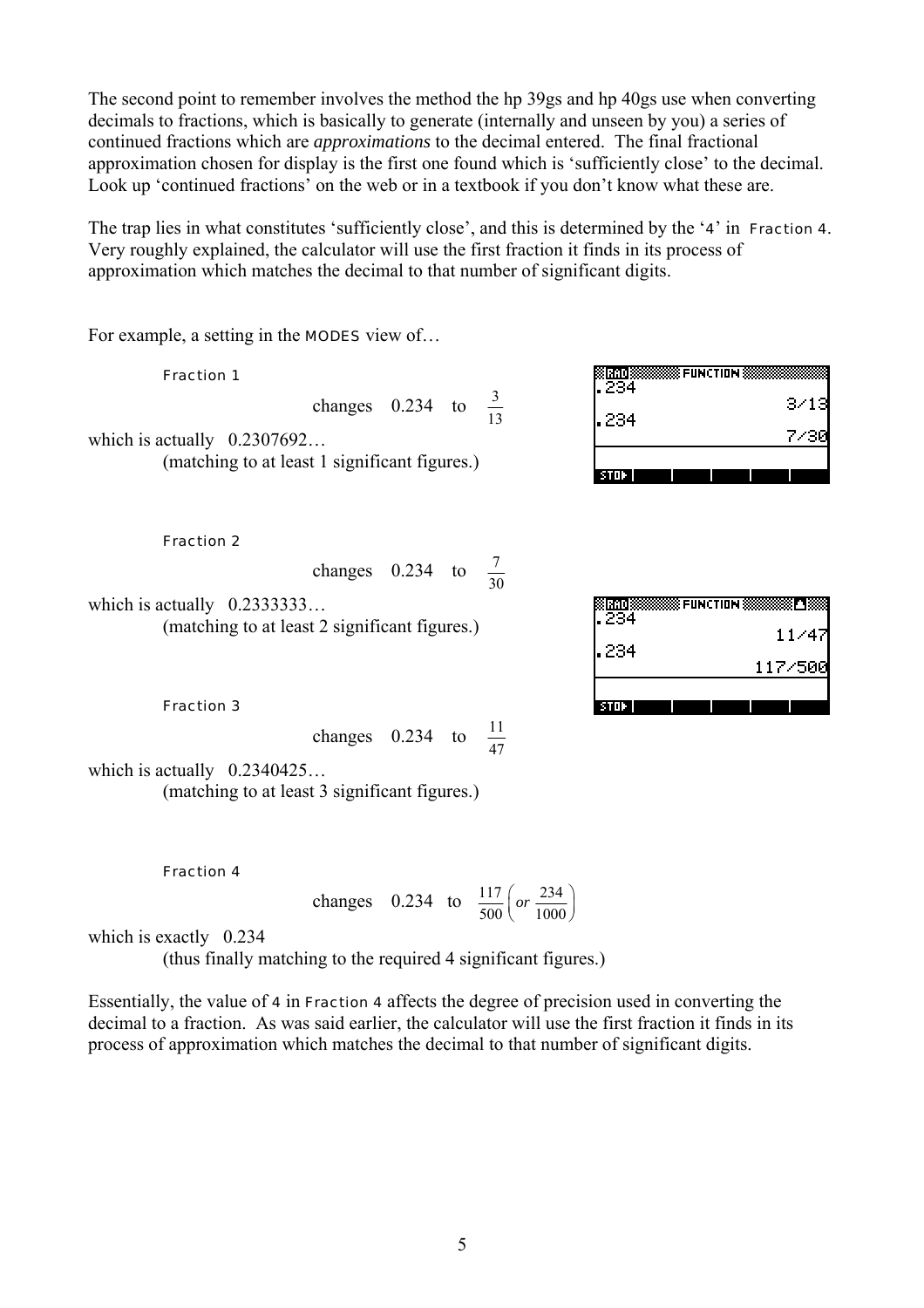The Fraction setting is thus far more powerful than most calculators but can require that you understand what is happening. It should also be clear now why a special fraction button was not provided: the 'fractions' are never actually stored or manipulated as fractions at all!

| EERR. | 8888 FUNCTION 8<br>3333/5000 |
|-------|------------------------------|
| 66666 |                              |
| AW,   |                              |

As you can see above right, a setting of **Fraction 4** produces a strange (but actually correct) result for 0.666, while adding one more 6 (to take the decimal beyond 4 d.p.) will give the desired result of 2/3. In other words, so long as you understand the approach taken by the hp 39gs and hp 40gs it is capable of producing results which are closer to what was probably intended by the user in entering 0.66666.

You may have noticed that all the results so far have been improper fractions. For example the first calculation shown right gives the answer as 22/15 rather than  $1\frac{7}{15}$ . The fraction setting

of Mixed Fraction is essentially the same but answers are given as mixed fractions instead of improper fractions, as shown.

If you want to use the Fraction setting to convert decimals to fractions, here are some tips…

- if converting a recurring decimal to a fraction, then make sure you include at least one more digit in the decimal than the setting of Fraction in MODES. As you can see right, failing to include enough decimal places does not produce the desired result.
- if you are converting an exact decimal to a fraction, then set a Fraction n value of at least one more than the number of decimal places in the value entered. Both examples in the third screen shot to the right were done at Fraction 6.

Not understanding the significance of the setting of Fraction can produce some unfortunate effects. For example, at Fraction 2, the value of 123.456 becomes 123, with the 0.456 dropped entirely.

An example of this is shown right. If you use a setting of only Fraction 2 to perform the calculation shown, you will find to your amazement that  $1/3 + 4/5 = 8/7$ , whereas using Fraction 6 gives the correct answer.

The reason for this 'error' is that the 1/3 and 4/5 were converted to decimals and added to give 1.133333…. This was converted back to a fraction using Fraction 2 to give 8/7 (1.1428..).

This may seem odd but it does match sufficiently closely in Fraction 2 to be accepted.

| <b>8888 FUNCTION \$</b><br>ř.<br>273+475 |        |
|------------------------------------------|--------|
|                                          | 22/15  |
| $2/3 + 4/5$                              | 1+7/15 |
| stur                                     |        |

| . 8333333 | 23/99<br>57                                                     |
|-----------|-----------------------------------------------------------------|
| stab      |                                                                 |
|           | : LOLUIS SISSISSISSE FUNCTION SISSIS<br>833333<br>4166644499997 |
| 8333333   | 546                                                             |
| ा त       |                                                                 |
| 25        | <b>ERROR (STARBOROOMS) FUNCTION SUBSIDIARY</b><br>™™<br>- 44    |
| 625       |                                                                 |
| sun       |                                                                 |

| <b>SFUNCTION</b> | $W = V \times V \times W \times W \times W \times W$ |
|------------------|------------------------------------------------------|
| 43+475           | 84                                                   |
| - 4475           | 17/1                                                 |
|                  |                                                      |
|                  |                                                      |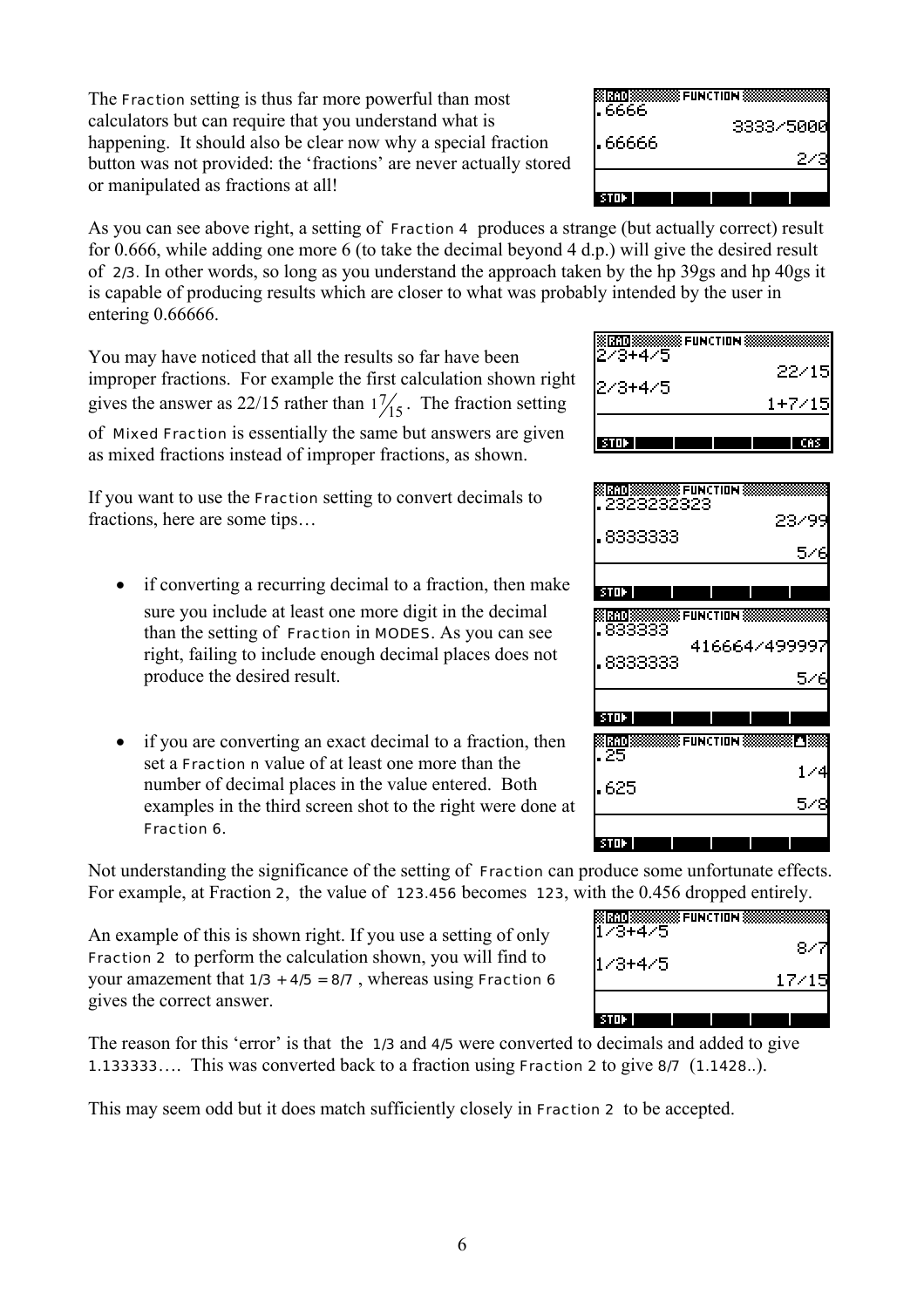Generally it is not a good idea to go below the default setting of Fraction 4. In fact, a Fraction 6 setting tends to be more reliable.

A new feature of the hp 39gs and hp 40gs is the setting of Mixed Fraction in the MODES view.



The results of this new setting can be seen in the image to the right. Using the setting of Mixed Fraction the result is 4+1/7

 $(4\frac{1}{2})$ 7 ) whereas the answer of 29/7 is obtained using the old

Fraction setting.

| <b>SSS FUNCTION</b><br>要 |                     |
|--------------------------|---------------------|
| $15 - 6 / 7$             |                     |
|                          | $4+$<br>- 7<br>- 11 |
|                          |                     |
| ш                        |                     |



#### **Calculator Tip**

If you scroll back through the History and re-use a result such as the 4+1/7 shown above then don't forget to put brackets around it to ensure that no 'order of operations' errors occur.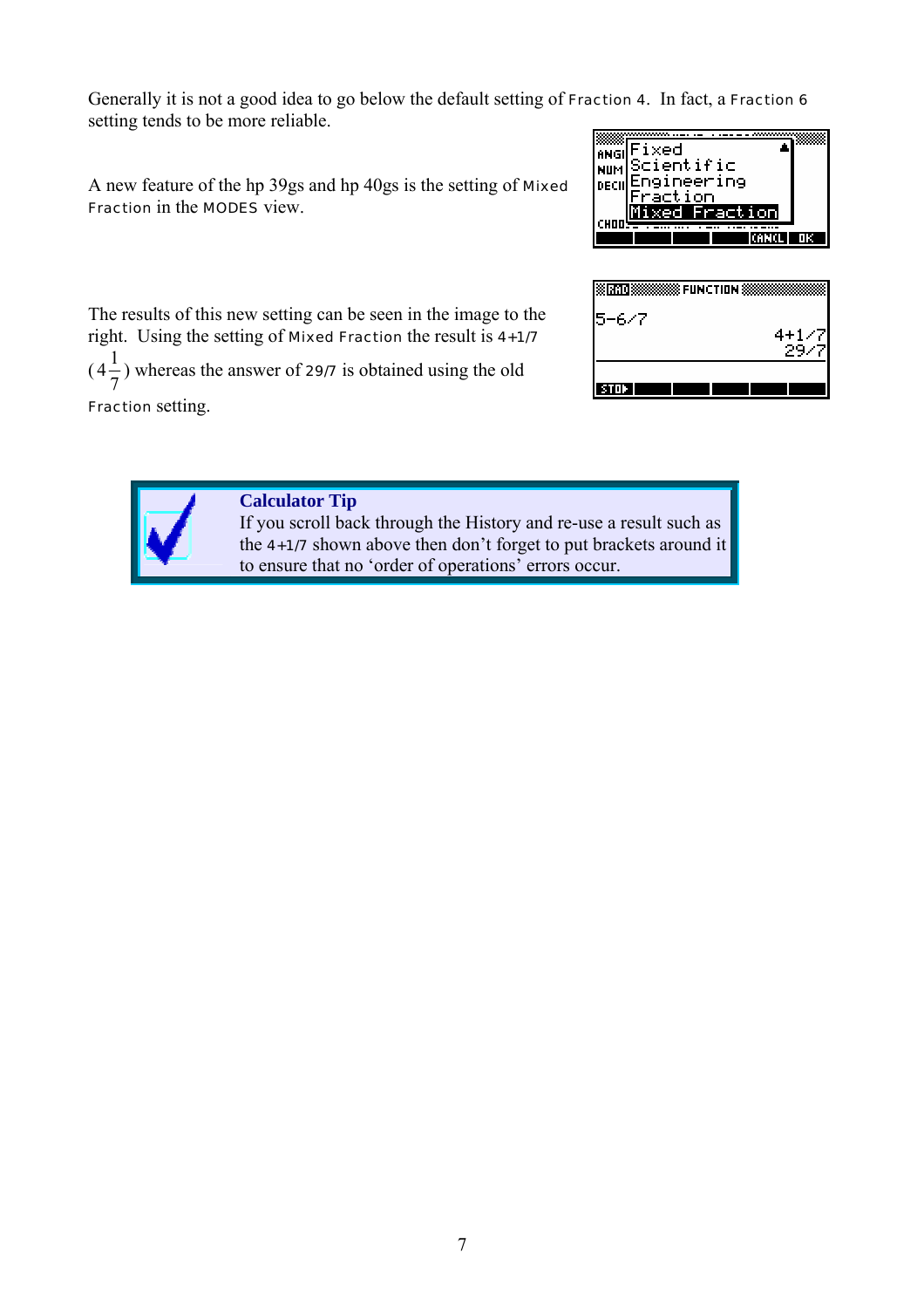#### <span id="page-9-0"></span>*3 Tips on choosing axes in the Function aplet*

#### *3.1 Use the default axes*

Try plotting the function on the default axes. You may find that enough of the function is showing to give you a rough idea of how to adjust them to display it better. Remember that  $\blacksquare$  can work on either axis or on both. When in doubt, zoom out rather than in.

#### *3.2 Use the NUM view*

The NUM view can be very helpful. Try changing to NUM SETUP and setting the value of NumStep to 5 or even 10. Now scroll through the **NUM** view and look at what is happening to the **F(X)** values. Look for two things.

- Firstly, where is the function most active? For what domain on the x axis is it changing rapidly both up and down? This is likely to be the domain you are most interested in.
- Secondly, what is the range? What sort of values will you need to display on the y axis? Change to the **PLOT SETUP** view and set what you think may be appropriate axes. From those you can **PLOT** and then zoom in or out.

## *3.3 Use Auto Scale*

If the graph is part of a test or an examination then the wording of the question will often give a clue as to what x axis domain you should work with. You can then use Auto Scale.

*Auto Scale* can be used to get a first approximation to a good set of axes. To do this you must choose your x axis domain first. Use your knowledge of what the function might look like, perhaps together with a quick scroll through the NUM view, to get an idea of what section of the x axis is important.

## *3.4 An example*

For example, suppose a company's profit is modeled by the equation  $P(x) = \frac{-100}{x} + 50e^{-0.025x}$ *x*  $=\frac{-100}{-} + 50e^{-0.025x}$ , where

*x* is the number of items manufactured. Suppose that from the context of the question it is clear that we are mainly interested in the domain  $0 \le x \le 100$ .

After entering the equation into the SYMB view, change into the NUM SETUP view and set the numeric scale to start at zero and increment in steps of 10 (or 5 if you want more details).

Change into the NUM view and scroll through the window from zero to 100. As you do so, take note of the values that the function takes. From the display it seems that the function peaks around y=30 and then declines steadily.

| 888 FUNCTION NUMERIC SETUP   |  |  |  |
|------------------------------|--|--|--|
| Й<br><b>NUMSTART:</b>        |  |  |  |
| 1Й<br><b>NUMSTEP:</b>        |  |  |  |
| Automatic<br><b>NUMTYPE:</b> |  |  |  |
| 4<br>NUMZOOM:                |  |  |  |
| CHOOSE TABLE FORMAT          |  |  |  |
| launosi<br>12 LOT 31         |  |  |  |

| X              |                        |  |  |
|----------------|------------------------|--|--|
|                | UNDEF.                 |  |  |
| T0<br>20<br>30 | 20.44004<br>32653      |  |  |
|                | 199<br>28              |  |  |
| <u>S0</u>      | 9<br>9<br>н<br>2.32524 |  |  |
| ā              |                        |  |  |
|                |                        |  |  |
| мшл            | DEFN<br>ны             |  |  |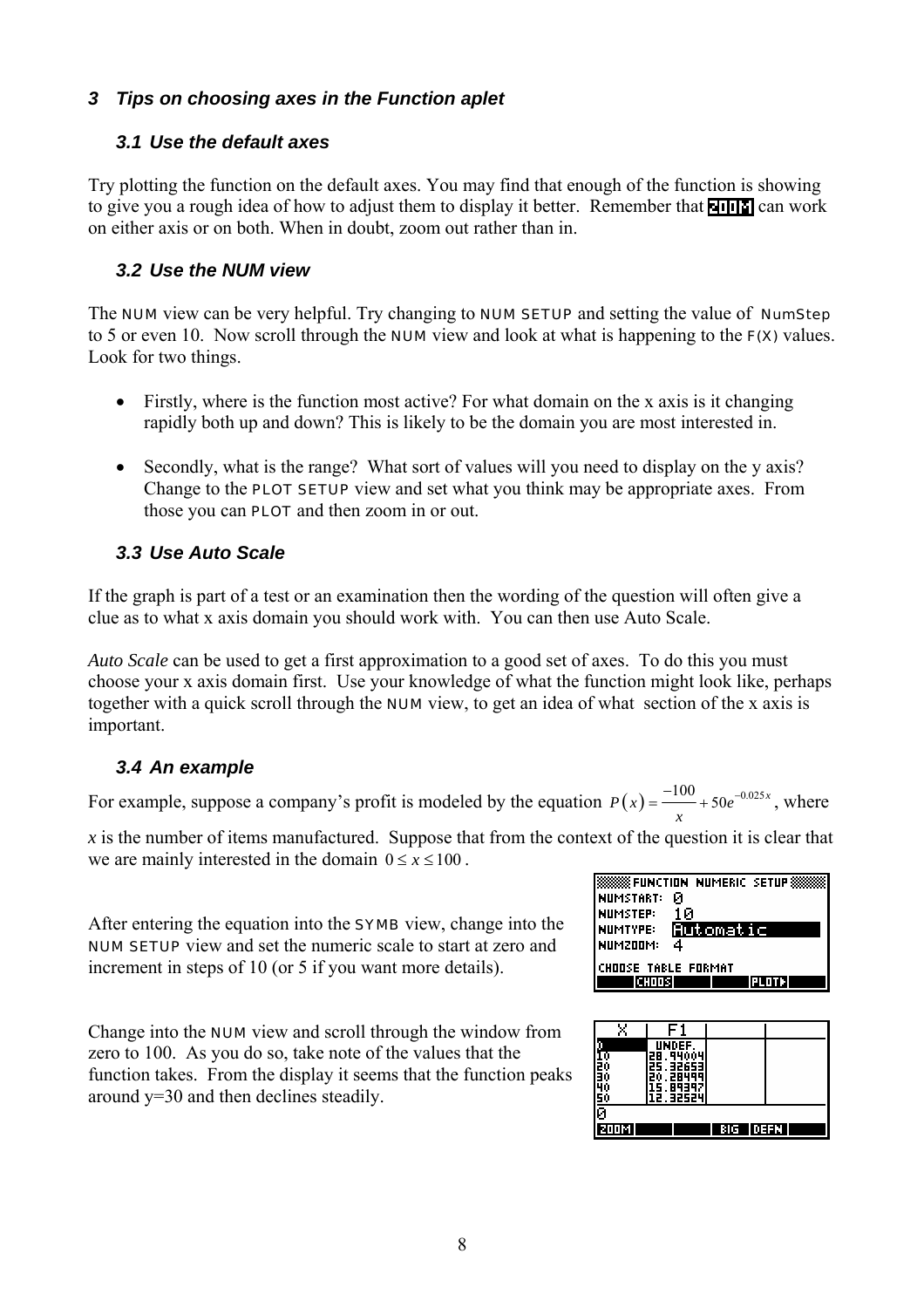<span id="page-10-0"></span>Change into the **PLOT SETUP** view and enter an x axis of 0 to  $100$ with a 'tick' value of 20, and a y axis of -10 to 35 with a tick value

 $\sigma$ f 5.

The result of this is a PLOT view as shown right. This would be ideal for answering questions on the domain stated.

## *3.5 Using ZOOM*

On the menu bar is  $\sqrt{u}$ . Pressing the key under  $\sqrt{u}$  pops up a new menu, shown right.

The In/Out options zoom in or out by adjusting the scales by the factor shown. The default factor is 4 for both axes but this can be adjusted through the *Set Zoom Factor* option later in the menu. The most useful settings are either 5x5 or 2x2 as these are more likely to preserve nice scales. Unfortunately the default is 4x4.

Zoom Box is the most useful of the **NIIII** commands. When you choose this option a message will appear at the bottom of the screen asking you to *Select first corner*.

If you use the arrow keys to move the cursor to one corner of a rectangle containing the part of the graph you want to zoom into and then press ENTER, the message will change to *Select second corner*.

As you move the cursor to a position at the diagonally opposite corner of a rectangle, the selection box will appear on the screen.





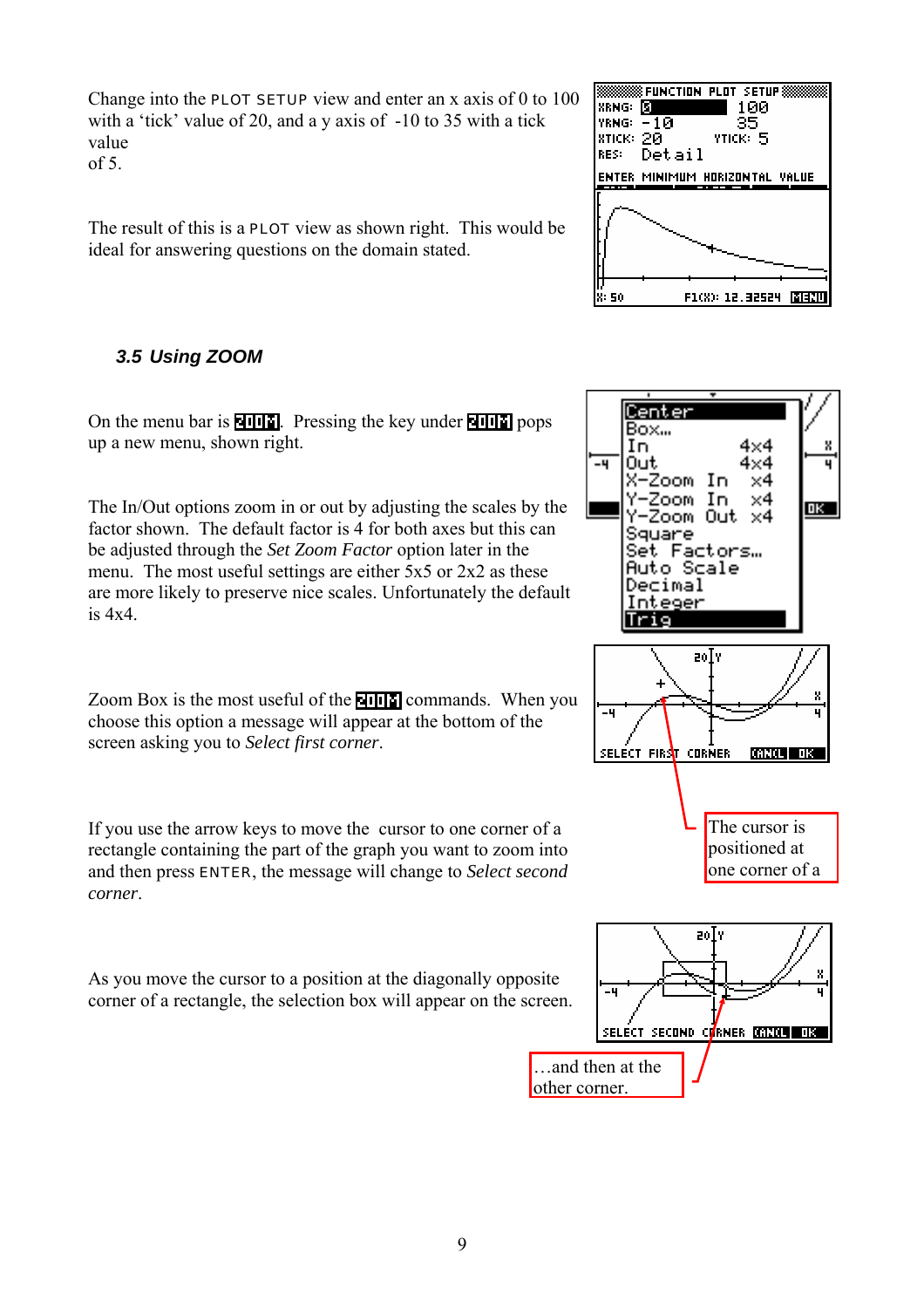Pressing **OK** expands the box to fill the screen.

You'll notice that the scale has been disrupted so that the labels are no longer very helpful. PLOT SETUP would give better end points for the axes or let you switch off the labels option. Alternatively you could use the MODES view to set two decimal places.

Rather than doing any of these however, scroll down the **NHH** menu to a new option of *UnZoom*. This option puts the screen back to the way it was before you did the  $\blacksquare$ 



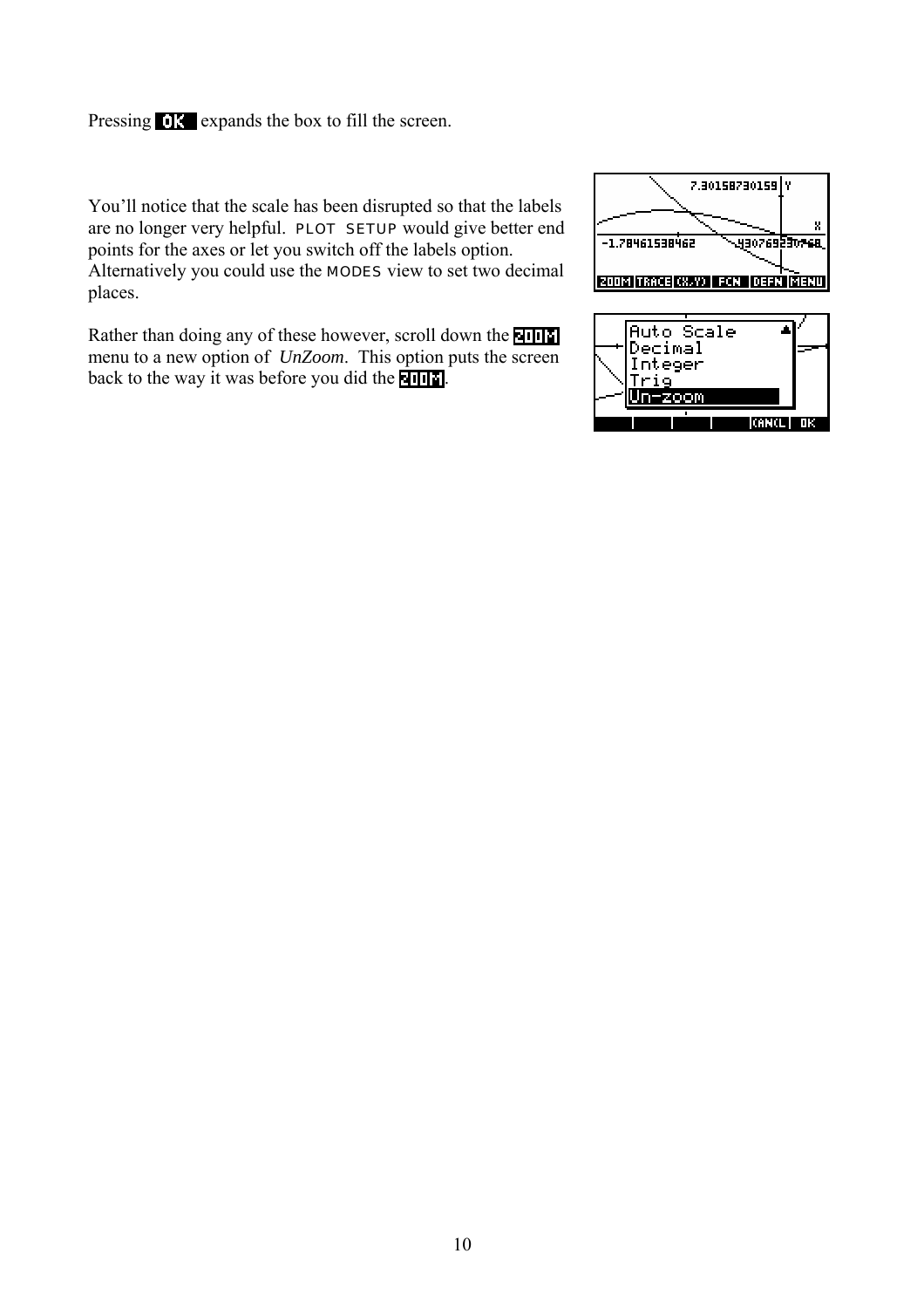#### <span id="page-12-0"></span>*4 Using Function effectively in your teaching*

#### *4.1 Composite functions*

The Function aplet is capable of dealing with composite functions such as  $f(x+2)$  or  $f(g(x))$  in its **SYMB** view. The **EVAL** and **SHIP** keys are particularly helpful with this.

For example, if we define  $F1(x) = x^2 - 1$  and  $F2(x) = \sqrt{x}$ , then we can use these in our defining of F3(X), F4(X). See the screen shot on the left below.

If the highlight is now positioned on each of these in turn, and the  $\blacksquare$  key pressed then the substitution is performed. The result is shown in the right hand snapshot.



Notice that the calculator is smart enough to realize in **F3(X)** that  $(\sqrt{x})^2 - 1$  is the same as  $x - 1$ , although not, unfortunately, smart enough to keep track of the implications for the domain, which are that F3(X) should be defined only for non-negative *x*.

There is a limit to this however. If you define  $F(x) = x^2 - x - 1$ and then  $F_2(x) = F1(x+1)$ , then the **HVII** routine will not simplify  $(x+1)^2 - (x+1) - 1$  to  $x^2 + x - 1$ .



 On the other hand there is a way to further simplify the expression.  $\blacksquare \blacksquare \blacksquare \blacksquare$  the result and enclose it with the POLYFORM function as shown right, adding a final  $\mathbf{x}$  as shown, then highlight it and press  $\Box$ . The calculator will expand the brackets and gather terms.

| -SYMB                 |
|-----------------------|
| 1(X)=X=-X-;           |
| F2(X)=POLYFORM((X+…)  |
| $F3(X)$ =             |
| $F4(X) =$             |
| "RM((X+1)ª-(X+1)−1,X) |
|                       |
| M                     |



#### **Calculator Tip**

These functions can all be graphed but the speed of graphing is slowed if you don't press **ENNI** first. This is because the *composite* function is internally re-evaluated for each point graphed. The hp 39gs and hp 40gs are fast enough that the result is still satisfactory but if you have an old 39g or 40g they are slowed to the point of being unusable.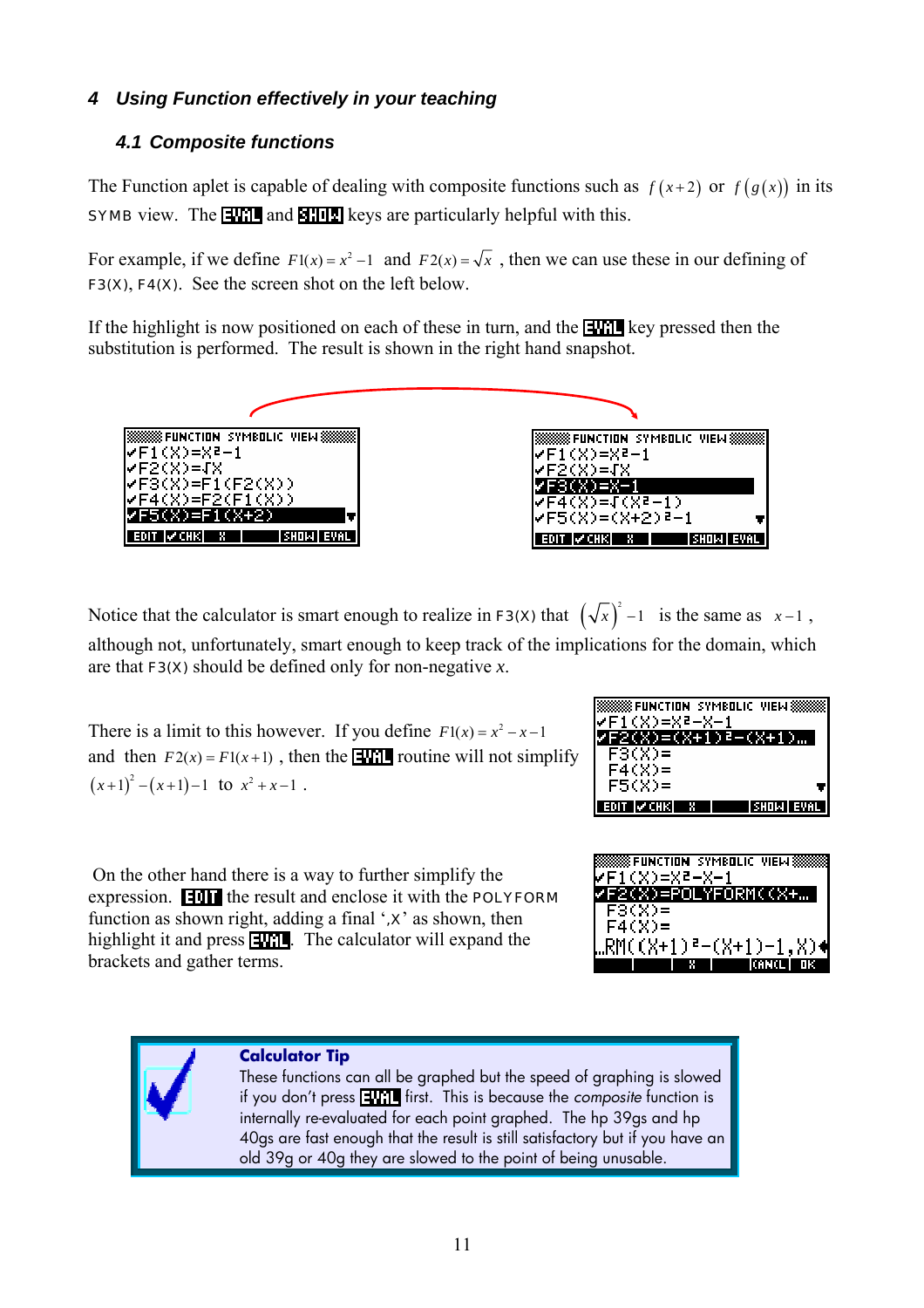<span id="page-13-0"></span>Evaluating the function may also hide the domain and for this reason it is sometimes best to leave the evaluation undone.

For example, if  $F1(X) = X^2$  and  $F2(X) = \sqrt{X}$  then  $F3(X) = F1(F2(X))$  will show the correct domain of  $x \ge 0$  for both F2(X) and F3(X) in the NUM view. Pressing  $\Box$  will destroy this.

#### *4.2 Using functions in the HOME view*

Once functions have been defined in the SYMB view of the Function aplet, they can be reused in the HOME view (and indeed in any other aplet!).

For example suppose you needed to find some exact points ( $x = 0, 1, 2$  and 3) for a graph

of  $f(x) = \frac{2x}{(x-2)}$  when doing a hand sketch of it.

Type its definition into the Function aplet SYMB view, switch to the HOME view and then simply type F1(0) and press ENTER. The function will be evaluated for  $x = 0$ . Similar results can be obtained for F1(1), F1(2) and F1(3). Notice the error message for  $x = 2$  caused by a divide by zero.

A simpler way to get function values is to changing into the NUM view and use its tabular listing.

#### *4.3 Differentiating*

There are different approaches that can be taken to differentiating, most of which are best done in the SYMB view of the Function aplet.

The function can be already defined in the SYMB view of the

Function aplet as shown in functions  $F1(X)$  and  $F2(X)$  in the screen shot above. Alternatively it can be directly entered into the brackets as shown in function F3(X).

Algebraic differentiation is most easily handled in the SYMB view of Function. The best method is to define your function as F1(X) and its derivative as F2(X). Doing your differentiation in the Function aplet is much easier and offers the additional advantage of being able to graph the two functions.

| ISSISSISSI FUNCTIONI SYMBOLICI VIEWISSISSISI<br>IVF1(X)=X2-X |             | <u> ISSSSSSS</u> function symbolic viewssssssi<br>IVF1(X)=X2-X |                |
|--------------------------------------------------------------|-------------|----------------------------------------------------------------|----------------|
| /F2(X)=aX(F1(X))                                             | $pres1 = 1$ | F2(X)=2*X-1                                                    |                |
| $F3(X)$ =                                                    |             | $F3(X) =$                                                      |                |
| $F4(X) =$                                                    |             | $F4(X) =$                                                      |                |
| $F5(X)$ =                                                    |             | $F5(X)$ =                                                      |                |
| <b>EDIT MCHKL</b><br>I SHOIMII EVALII                        |             | EDIT IV CHKI<br><b>47</b>                                      | I SHOIMH EVAL. |

| (ิ0)     |  |
|----------|--|
| Infinite |  |
| Result   |  |
|          |  |

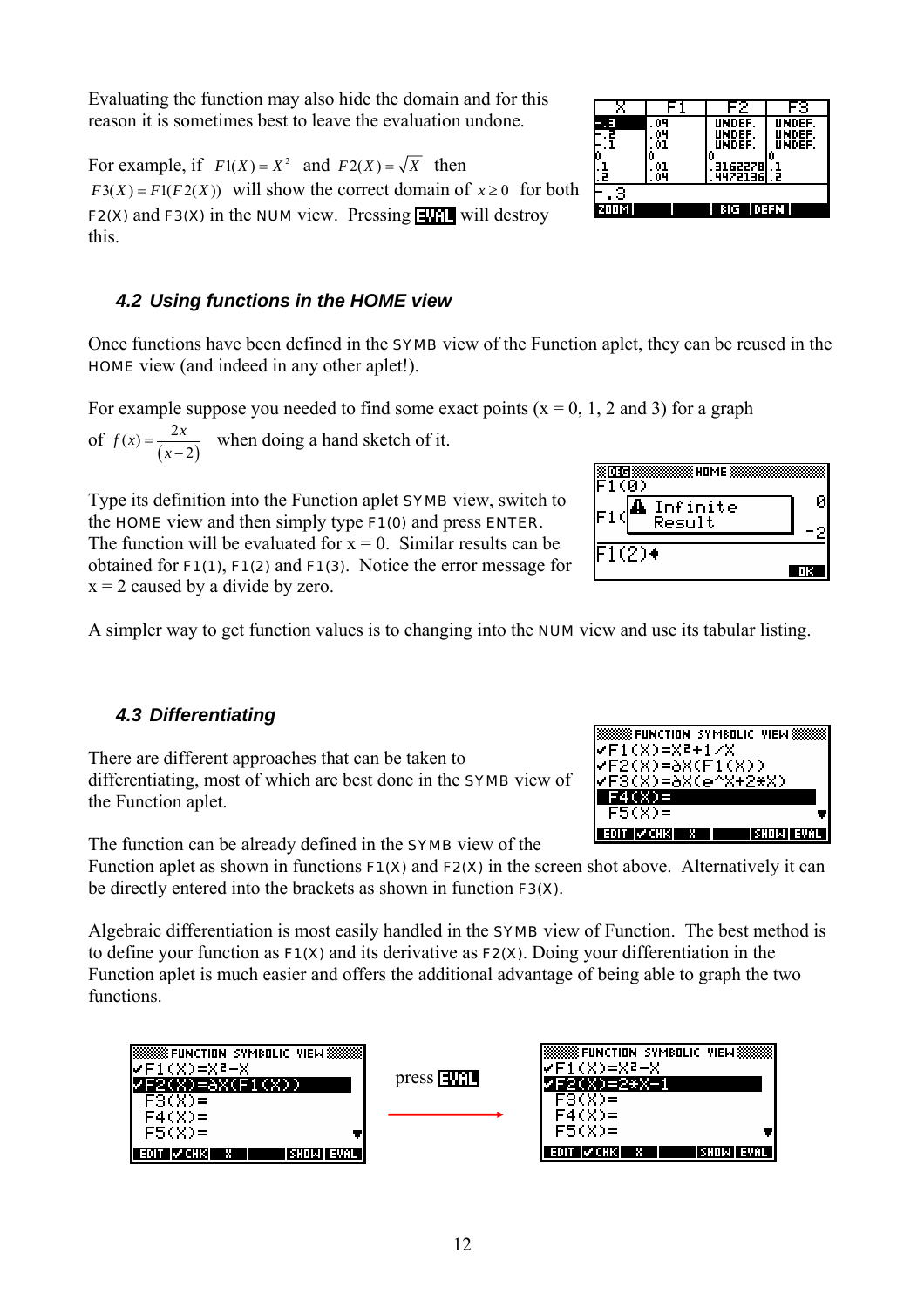#### <span id="page-14-0"></span>*4.4 Retaining calculated values*

When you find an extremum or an intersection, the point is remembered until you move the cursor even if it is not actually on a value that would normally be accessible for the scale you have chosen.



For example, if you find an intersection and then immediately return to the  $\blacksquare$  menu and choose *Slope*, the slope calculated will be for the intersection just found rather than for the nearest pixel point. If you have recently found a root then pressing the **collect** key and entering the value **Root** will return the cursor to it.

There are two ways to access these values:

- $\circ$  The first and simplest is via the value stored in memory **x**. If you move from the **PLOT** view to the HOME view without moving the cursor and type X then the value it will contain will be the last position of the cursor. If you just found a root or an intersection then this will be the value displayed. To find the y value for the x coordinate just evaluate  $F1(X)$  in the HOME view (or whatever function you are using).
- o The second way is via the reserved words of Root, Extremum, Area, Slope and Isect. Typing any of these reserved words in any situation will retrieve their last calculated values. If a value has not yet been found then they will return zero. You will probably only need to use those for Area and Slope since typing  $x$  will not retrieve those values.

#### *4.5 Integration: The definite integral using PLOT variables*

This idea of fetching FCN variables into the **HOME** view can be very useful in finding areas, as you will see in the example below.

Suppose we want to find the area between  $f(x) = x^2 - 2$  and  $g(x) = 0.5x - 1$  from  $x = -2$  to the first positive intersection of the two graphs.

From the hand shaded screenshot shown above right it can be seen that to find the area we need to split it into two sections,

with the boundaries being -2 and the two intersections.

After finding the first intersection using **ELT** *Intersection* we change into the HOME view and store the results into memory variable A.



-6.5

V: O

 $3.2<sup>2</sup>$ 

 $F1(X) = 2$ 

6.5

MENU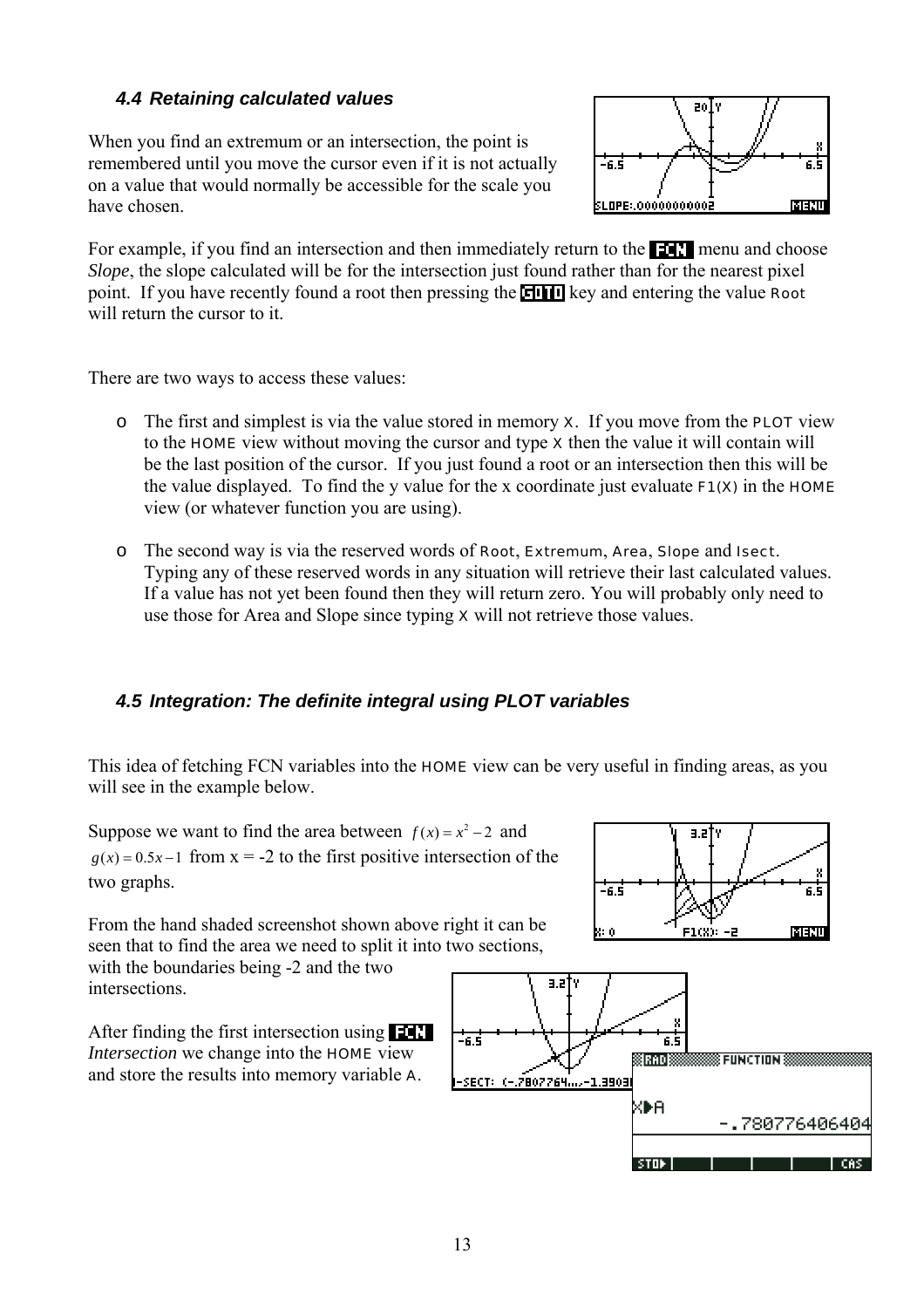<span id="page-15-0"></span>We then do the same thing for the second intersection, storing the result into B.

-6.5 8 FUNCTION 88 8RAD ŒА -.780776406404 SECT: (1.2807764....-35 ŒR 1.2807764064 **STOP** CAS. **FUNCTION**  $A, F1(X)$ 1363832 8787

We can now calculate the area in the **HOME** view, using  $f_1 - f_2$ for the first and  $f_2 - f_1$  for the second. Use **THP** to duplicate the first integral and edit it to adjust the functions and limits.

Finally, **the two solutions and add them to give the final answer.** 

#### *4.6 Integration: The definite integral using the* ∫ *function*

The syntax of the integration function is:

 $(a, b, function, name)$ where: *a* and *b* are the limits of integration and *function* is defined in terms of *name*. eg.  $\int (1, 3, X^2 + 5, X)$  or  $\int (0.5, \pi, \cos(X), X)$ 

The screen left shows 2 2  $\int_{1}^{x^2+1} dx = 3.3333...$ followed by  $\int e^x dx = 1$ . ln 2  $\int\limits_{0}^{\infty}e^{x}dx$ 



It may help you to remember the syntax of the differentiation and integration functions if you realize that they are filled in with values in exactly the same way that they are spoken.

E.g. 2  $\int x^2 + 1 \, dx$  is read as: 1 "the integral from 1 to 2 of  $x^2 + 1$  dx " & entered the same way:  $\int (1, 2, x^2 + 1, x)$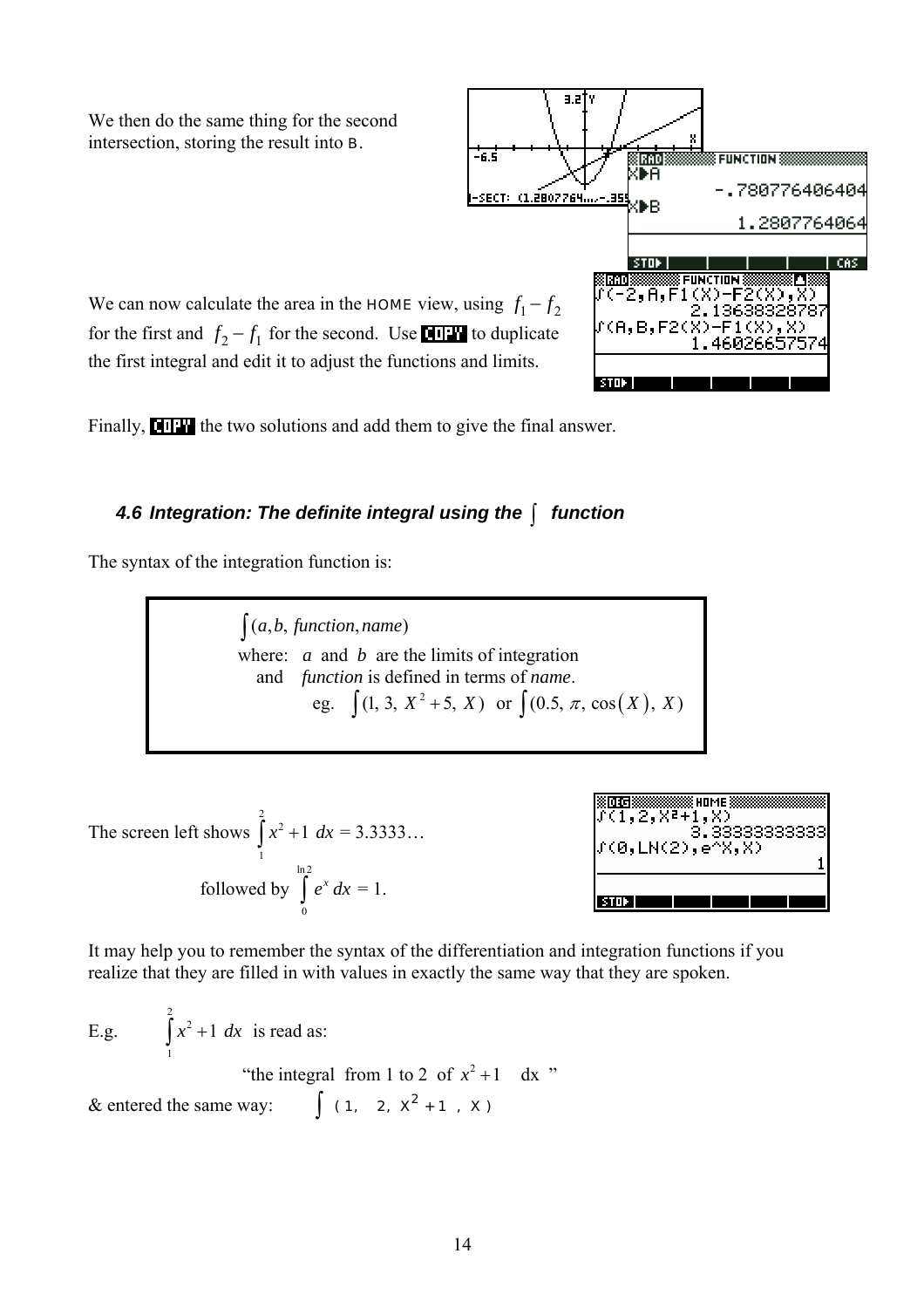<span id="page-16-0"></span>Note that:

- Although I have used  $x$  as the variable of integration in the examples above, this is not a requirement. The integration example could be done as  $\int$  (1, 2,  $A^2 + 1$ , A) with the same result.
- If you have defined a function in the **SYMB** view of the Function aplet then you can use that in the HOME view as part of a calculation. For example, as  $\int (1, 3, F1(X), X)$ .
- When calculating areas between curves it is easiest to do the calculations in the **HOME** view. For example, as  $\int (-1, 2, F1(X) - F2(X), X) + \int (2, 3, F2(X) - F1(X), X)$

## **4.7 Investigating**  $y = x^n$  for n an integer

This can be done most economically by setting an investigation, perhaps for homework.

Save a copy of the Function aplet under the name of "X to the N". Saving the aplet will allow you to send it to your students' calculators. Alternatively you may simply choose to have the students do this themselves since it gives them practice in the skills of setting axes and saving aplets.

Into this aplet, enter the functions shown and set the axes as shown. The choice of x axis means that each pixel is 0.02 apart.

 $F4(X)=X^44$ F5(X)=X^5 **WX TO THE N PLOT SETUP!** THE N PLOT SETUPS ≋x τπ  $\frac{2.1}{2.1}$ |XRNG: -.5 SIMULT INV. CROSS lyrng: – **EXECUTABLE CT Z**LABELS ∠AXES  $\mathsf{T}$ GRID  $\mathsf{T}$ іхтіск». YTICK: .5 |RES: IVetar I CHOOSE PLOT RESOLUTION LABEL THE AXES? **CHOOS** PAGE T  $|VCHK|$  & PAGE

> $7<sub>1</sub>$ ,82 F1(X): .B2 ाउला k: .

APLET LIBRARY AND EEER

VE |RESET| SORT | SEND | RECV |START **IN TO THE N SYMBOLIC VIEWS** 

551313

икв йкв

икв

ЯΚВ

the.

HN.

to.

Polar

unction

Inference Parametric

/F1(X)=X 2(X)=X2  $3(X)=X^23$ 

- If you created it yourself then this aplet can now be sent to each student's calculator at the end of a lesson using the IR link. Accompanying questions should address the issues below, and students should be required to either hand in a short written response, or contribute to a verbal discussion the next day.
	- All the graphs have two points in common. What are they and why are they common?
	- Why does an increasing value of *n* mean a lower value of  $f(x)=x^n$  between 0 and 1, while it means a higher value for  $x>1$ ?
	- What happens for x<0? (The scale will need to be changed in PLOT SETUP.)
	- What do the graphs of  $y = x^n$  look like for negative integer values of n?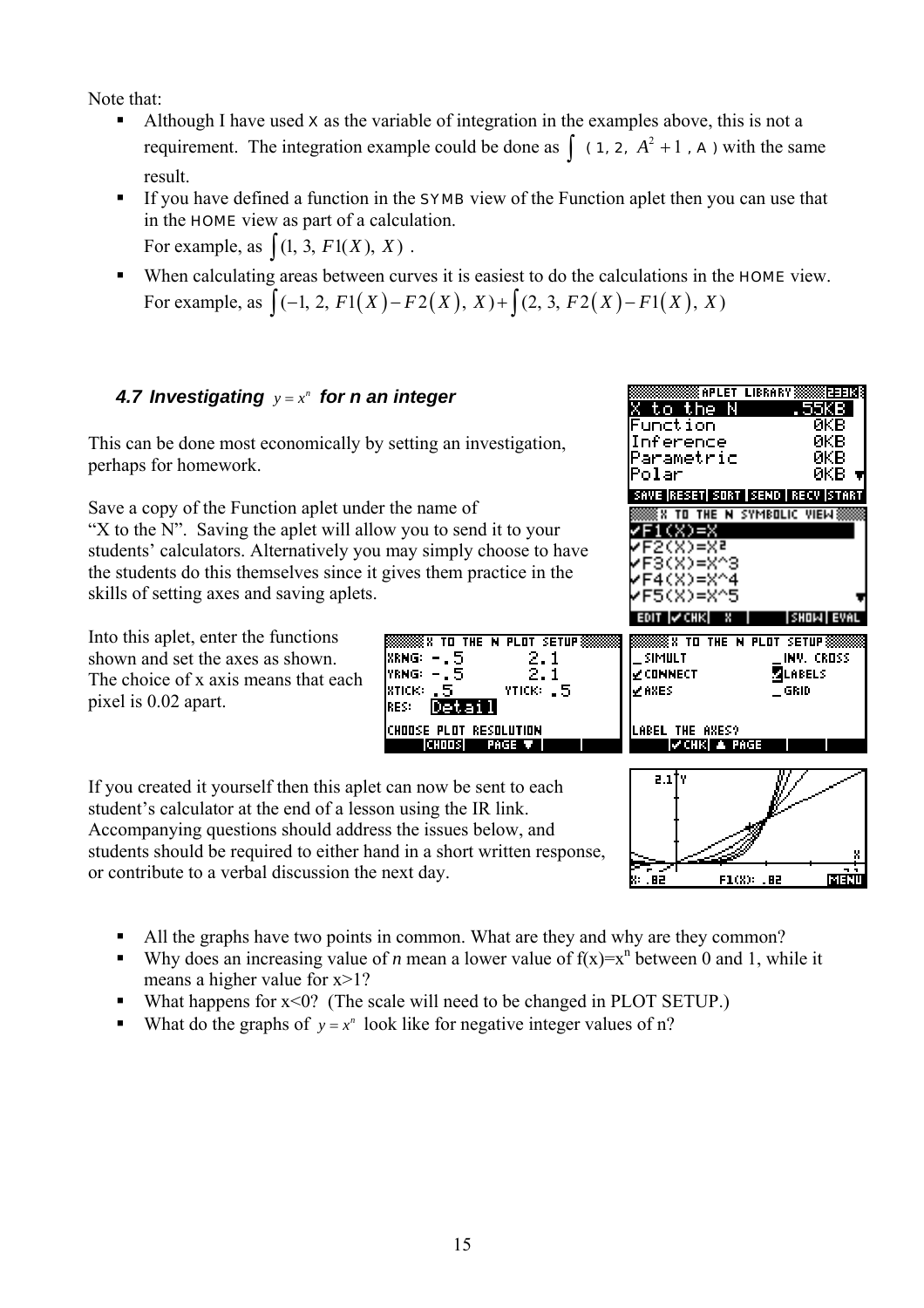#### <span id="page-17-0"></span>*4.8 Gradient at a Point*

This is best introduced using an aplet called "Chords" downloaded from my web site, but you can also use the Function aplet.

In the Function aplet, enter the function being studied into  $F1(X)$ . To examine the gradient at  $x=3$ , store 3 into A in the **HOME** view as shown right, then return to the SYMB view and enter the expression shown below into  $F2(X)$ .

$$
f'(a) = \lim_{h \to 0} \frac{f(a+h) - f(a)}{h}
$$

Change to the NUM SETUP view and change the NumType to "Build Your Own". You can now enter successively smaller values for X in the NUM view, since X is taking the role of *h* in the expression.

To investigate the gradient at a different point simply change back to the HOME view, enter a new value into A and then return to the NUM view.

The advantage of this method is that it illustrates the limiting gradient concept without the need for tedious calculations by the student. Its disadvantage is that it is not very visual. An alternative is to use the "Chords" aplet which can be downloaded from my web site.

In this aplet, a menu is provided via the VIEWS key to allow students to choose from a list of predefined functions or enter their own.

Once the function has been graphed, the 'Show slopes' option will display an animated series of chords of diminishing length, with the gradient displayed at the top of the screen.

As the chord shortens the student can see how this affects the approximation to the gradient at the point chosen.

If it is not desirable to use this aplet then the Statistics aplet can be used to help with the process of finding gradient functions once tabular data has been collected giving *x* and *grad(x)* values. If the student enters the data into C1 and C2, they can then set to 2VAR, plot the data and make a guess as to the appropriate function and use the curve fitting facilities to find an equation.

Curves of the form  $y = mx + b$ ,  $y = ax^2 + bx + c$ ,  $y = ax^3 + bx^2 + cx + d$  and  $y = ax^b$  can be fitted using the Statistics aplet and this should be enough for the students to deduce the rule  $\frac{d(x^n)}{dx} = nx^{n-1}$  for themselves.

It would be advisable to ensure that the students are familiar with the process of using the Statistics aplet to find equations before commencing, otherwise the two concepts will interfere.



INS SORT BIG DEFN



 $\overline{\mathbf{5}}$ 

**EUIT**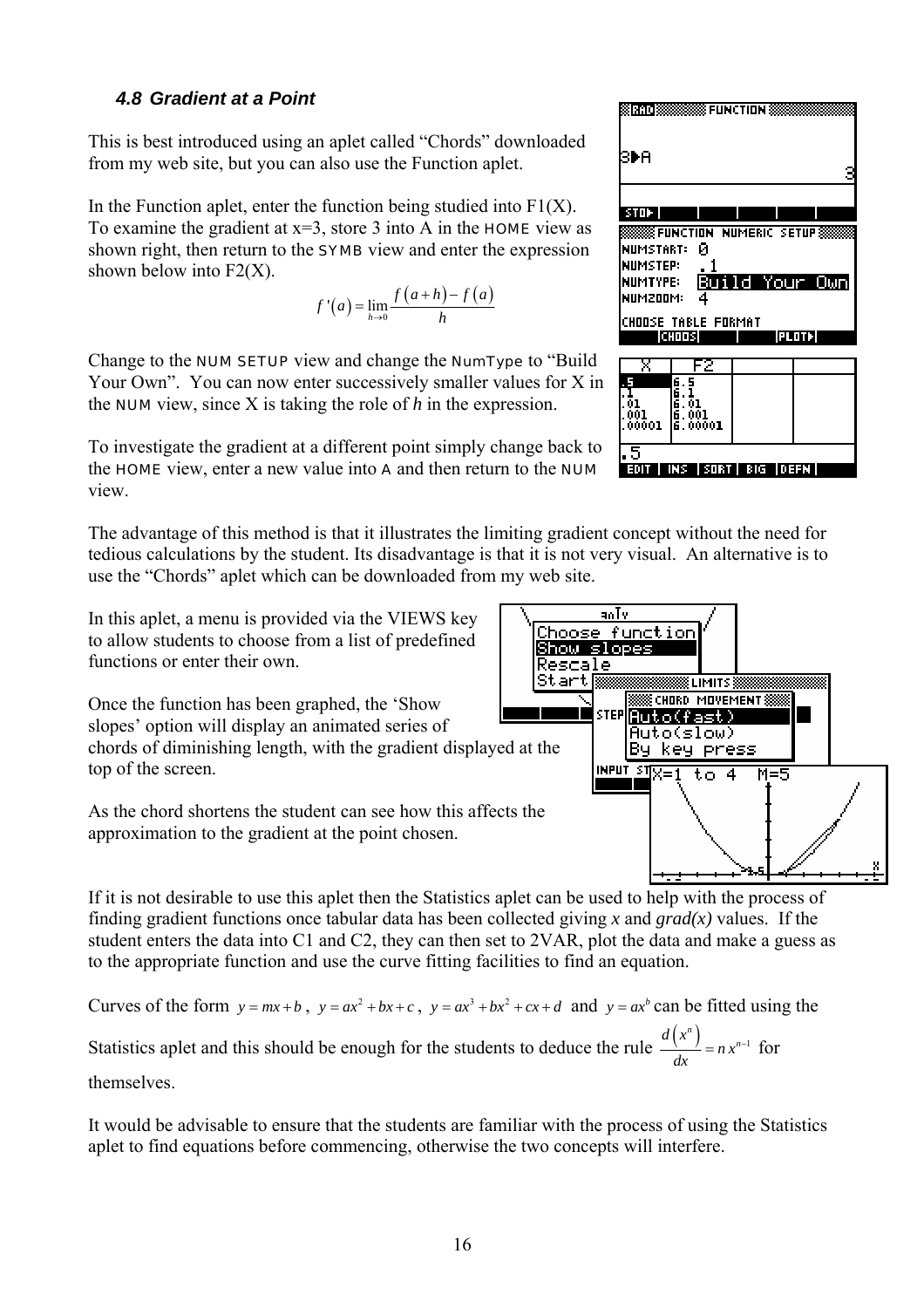#### <span id="page-18-0"></span>*4.9 Area Under Curves*

This topic is most easily handled using an aplet from my web site. This aplet, called "Curve Areas" will draw rectangles either over or under a curve or use trapezoids. A number of curves are supplied preset but the user can also enter their own. The user can nominate the interval width and the number of rectangles.

A worksheet is bundled with the aplet which will lead the student through the process of deducing an area function. The worksheet asks the student to do some of the calculations themselves before using the aplet.

#### *4.10 Limits*

accuracy.

The NUM view is a very powerful tool in teaching limits. Although it does not, of course, offer a theoretical solution, it does offer a way to experimentally determine limits. However one must be careful with this since rounding error and overflow can cause incorrect results.

The first example is the determination of the value of  $\lim_{n \to \infty} \left(1 + \frac{1}{n}\right)^{n}$  $\lim_{x\to\infty} \left(1+\frac{1}{x}\right)^{x}$ .

Use the Function aplet to evaluate what happens to  $F1(X)=(1+1/X)^{x}X$  by changing to the **NUM** view and choosing the 'Build Your Own' facility (see right). This convergence can also be seen graphically in the PLOT view but is very slow to reach high

The problem is that the slow convergence will mean that students will often try to graph this function for very large values of x and this can cause problems. The first graph on the right shows the expected graph for the range 0 to 100, but the second graph shows instability developing in the range 0 to 1E11  $(1 \times 10^{11})$ .

This is caused by the internal rounding of the calculator. It works to 16 bits, which means that it can store 12 significant digits (for reasons only of interest to programmers). This means that when you invert a really large number and add it to one, you lose a lot of accuracy. For example: if  $X =$  $2.85 \times 10^{10}$  then  $1/X$  is  $2.5087719298 \times 10^{11}$ . However, when you add 1 to this, the calculator is forced to discard all but the last decimal place. Thus  $1 + 1/X = 1.0000000003$  (rounded off from 1.00000000002508...)

There are naturally a whole range of numbers which will all round off to the same value of 1.00000000003, so that (for that range of numbers) the expression  $(1+1/X)^{x}X$  is equivalent mathematically (on the HP) to  $(1.0000000003)^\prime X$ . This produces a short section of an exponential graph, which only looks linear because you don't see enough of it.



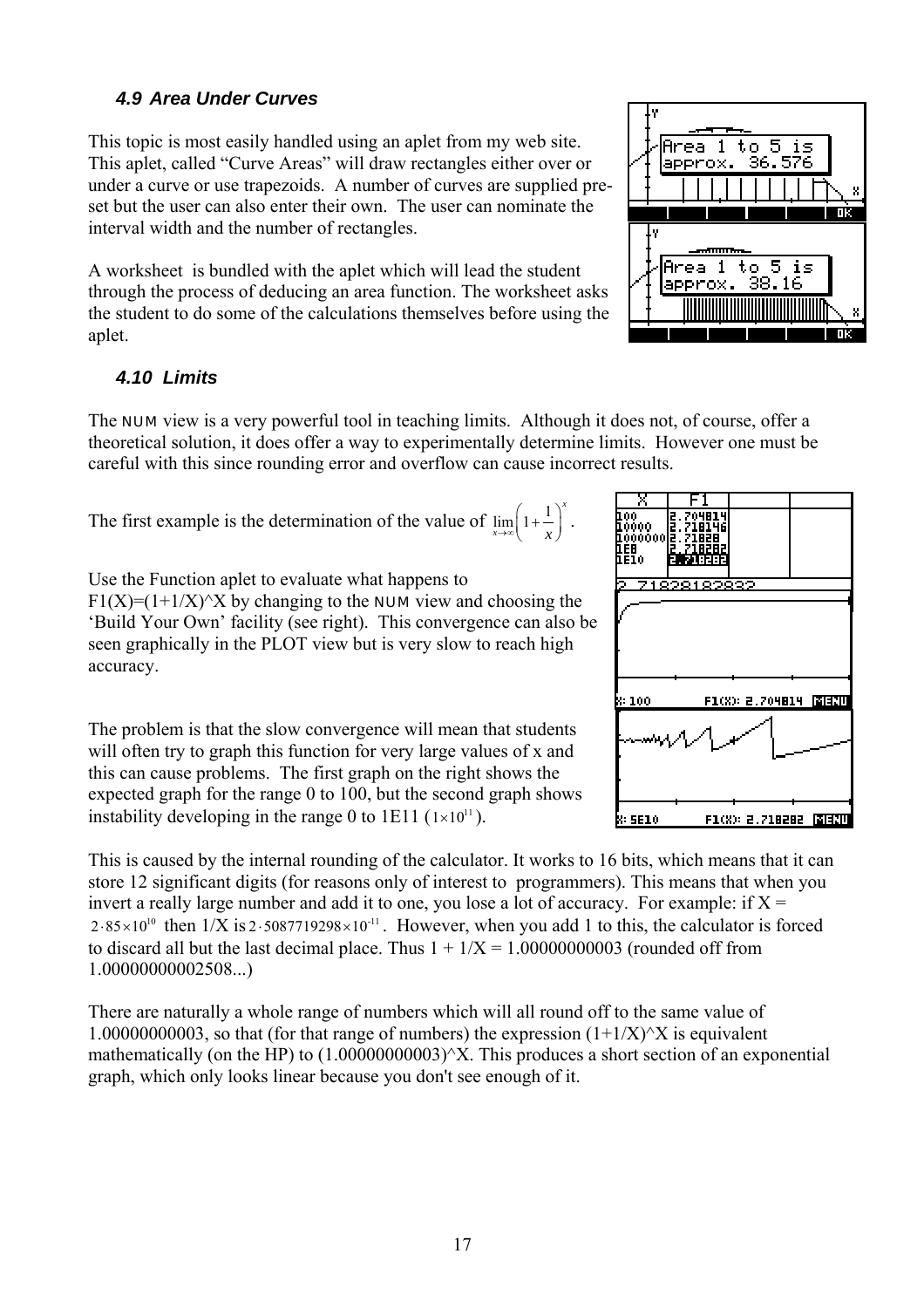Eventually the calculator reaches a value on the x axis which is large enough that it rounds off to a smaller number than 1.00000000003, which is 1.00000000002. This produces the sudden drop in the graph as the plot changes from a section of a  $1.0000000003^{\circ}X$  graph to a section of a 1.00000000002^X graph (which has a shallower gradient). This section is maintained then until the next drop, and so on. At the value  $x = 2 \times 10^{11}$  the inverted value is so small that  $1+1/X$  becomes exactly 1 and the graph will become a horizontal line (with the wrong value).

Although this explanation may be beyond the scope of the course it is quite important that students have some understanding of these ideas if they use the calculator to evaluate limits.

The second example in this section on limits illustrates the problems that can be caused by overflow. Overflow occurs when the calculator tries to store or work with a value which is larger than its capacity which, for the HP38G and HP39G, is  $1 \times 10^{500}$ . On the HP this value is referred to as MAXREAL and can be found in the MATH menu.

Suppose we were trying to evaluate the limit  $\lim_{x\to\infty} \frac{1}{2}$ *x*  $\lim_{x\to\infty}$   $2e^x$ *e*  $\lim_{x\to\infty} \frac{e}{2e^x + 6}$ . If we use a similar method of entering the function  $F1(X) = e^{X} / (2e^{X} + 6)$  and using the 'Build Your Own' facility in the NUM view then an odd thing happens (see above) as the value of x increases.

The reason for this is that  $e^x$  has evaluated to larger than MAXREAL. This means that the fraction is appearing to the calculator as *MAXREAL MAXREAL* , which it then evaluates as equal to 1. On the HP this happens near the value x =1151, which is *ln*(MAXREAL).



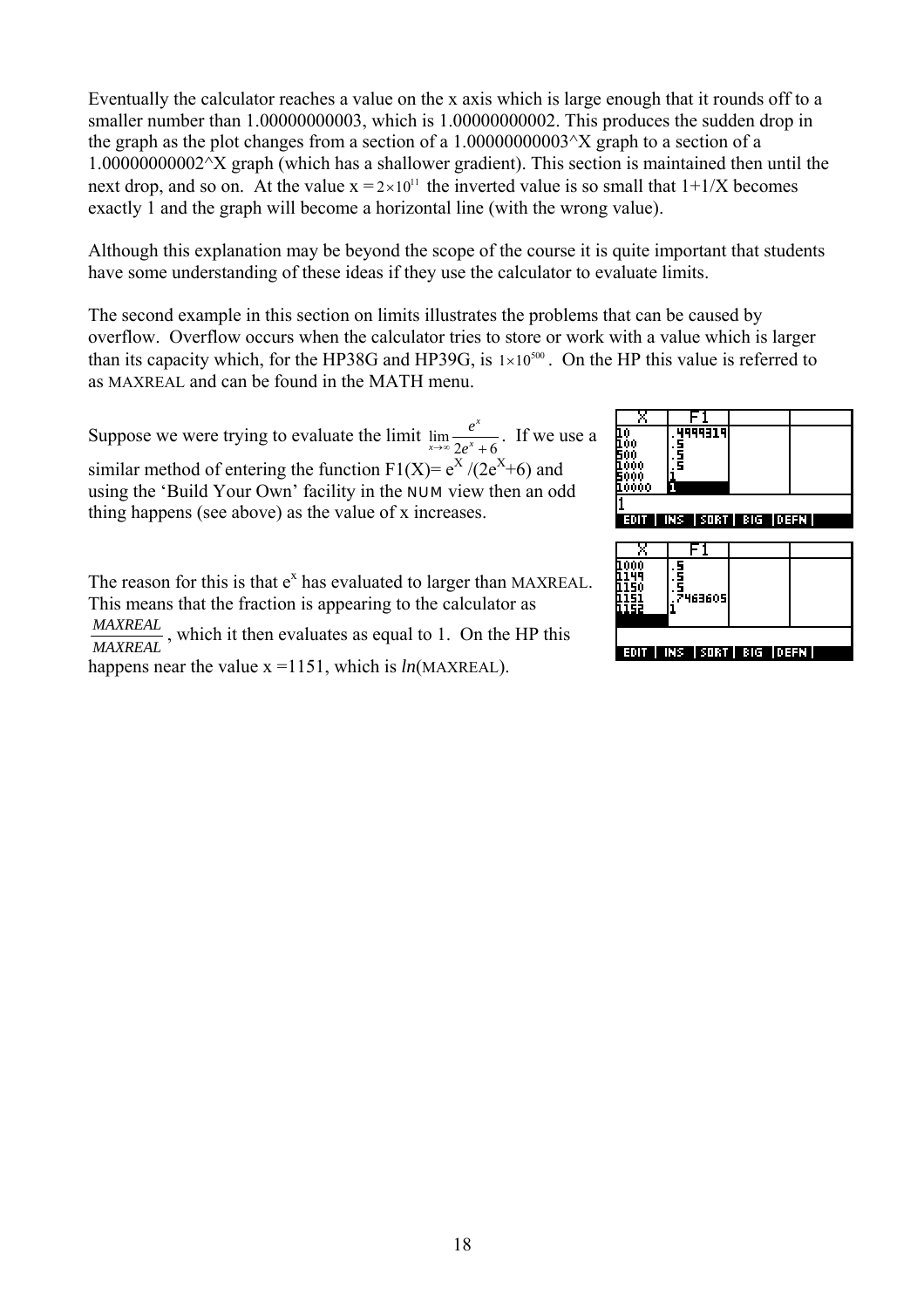#### <span id="page-20-0"></span>*4.11 Piecewise defined functions*

It is possible to graph piecewise defined functions using the Function aplet, although it involves literally splitting the function into pieces.

For example:

$$
f(x) = \begin{cases} x+3 & \text{if } x < -2 \\ x^2 - 2 & \text{if } -2 \le x \le 1 \\ 3-x & \text{if } x \ge 1 \end{cases}
$$

To graph this we need to enter it into the SYMB view as three separate functions:

$$
F1(X)=(X+3)/(X<-2)
$$
  
 
$$
F2(X)=(X2-2)/(X \ge -2 \text{ AND } X \le 1)
$$
  
 
$$
F3(X)=(3-X)/(X \ge 1)
$$





F2(X): -1

पाका

The reason why this works is that the  $(X < -2)$  and the  $(X \ge 2$  AND  $X \le 1)$  expressions are evaluated as being either true (which for computers has a value of 1) or false (which has a value of 0).

By dividing by this domain expression we are effectively dividing by 1 inside the range (with no effect) or dividing by zero outside the domain (making the function undefined). This can be seen in the NUM view to the right. Since undefined values are not graphed, this produces the desired effect.

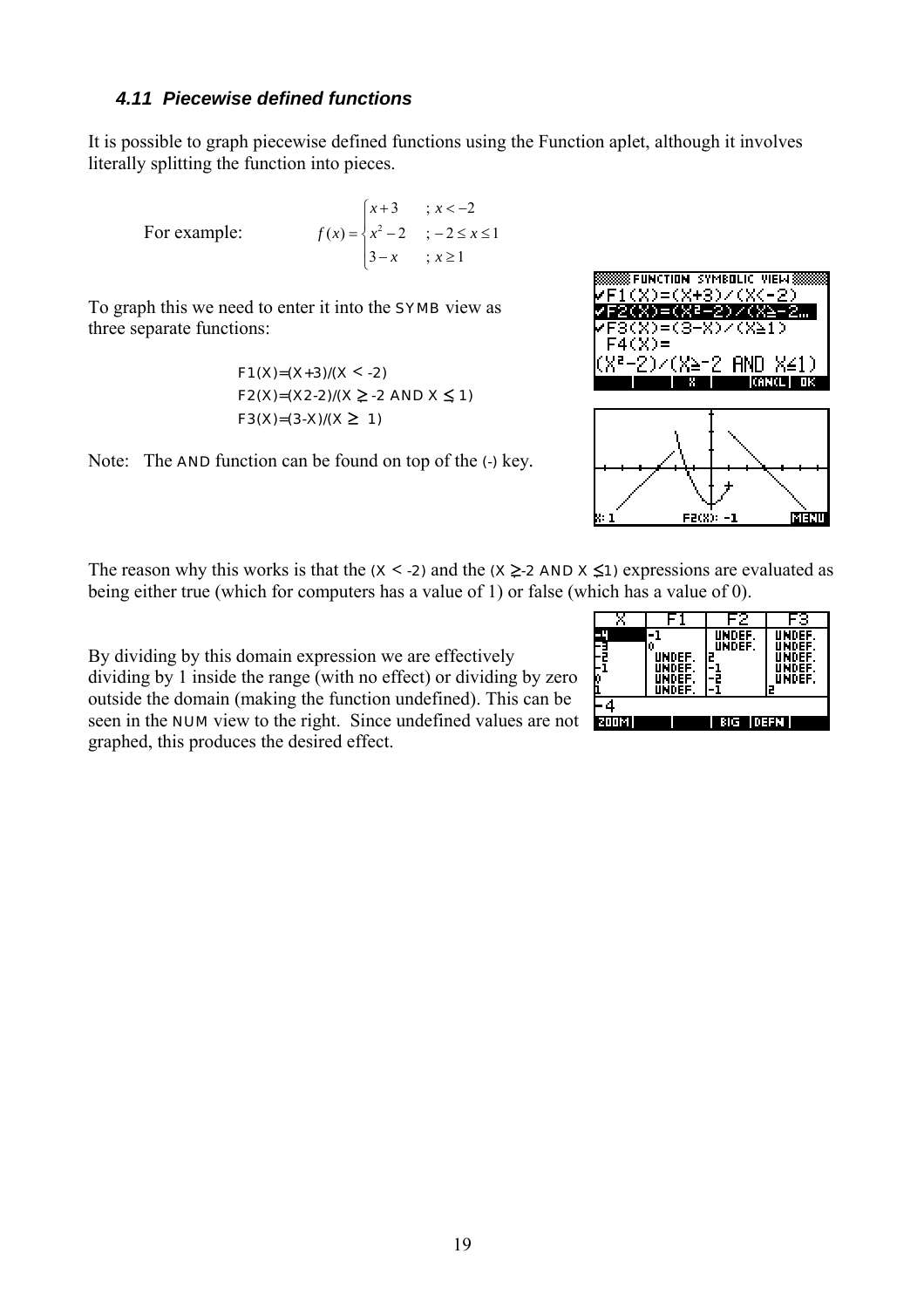#### <span id="page-21-0"></span>*4.12 Use of brackets in functions*

One problem commonly encountered by new users is misinterpretation of brackets. The hp calculator will correctly interpret  $F1(X) = X^2(X+1)$  as  $X^2*(X+1)$  but will not understand  $F(X)=X(X+1)$ . When used in either Function or Solve, it will result in the error message of "Invalid User Function".

Similarly if you want to use the sum to n terms formula for a GP in the Solve aplet and enter it as  $S = A(1 - R^N)/(1 - R)$  then you'll see a similar message unless you change it to read S=A\*(1-R^)/(1-R).



The reason for this apparent 'error' is that all of the built-in functions such as  $\text{SIN}$ (....) and COS(....) and  $\text{ROUND}(\dots)$  work with brackets. When the calculator encounters  $X(X+1)$  it interprets this as asking it to evaluate a function called  $x$ (...) at the value  $x+1$ . Since there is no such function it returns the error message that you are trying to use a function that is unknown.

The solution is simple: just remember to put the **\*** sign in when you use letters immediately before a bracket.

## *4.13 Finding and accessing polynomial roots*

The **POLYROOT** function can be used to find roots very quickly, but the results are often difficult to see in the HOME view due to the number of decimal places spilling off the edge of the screen, particularly if they include complex roots. This can be dealt with easily by storing the results to a matrix.

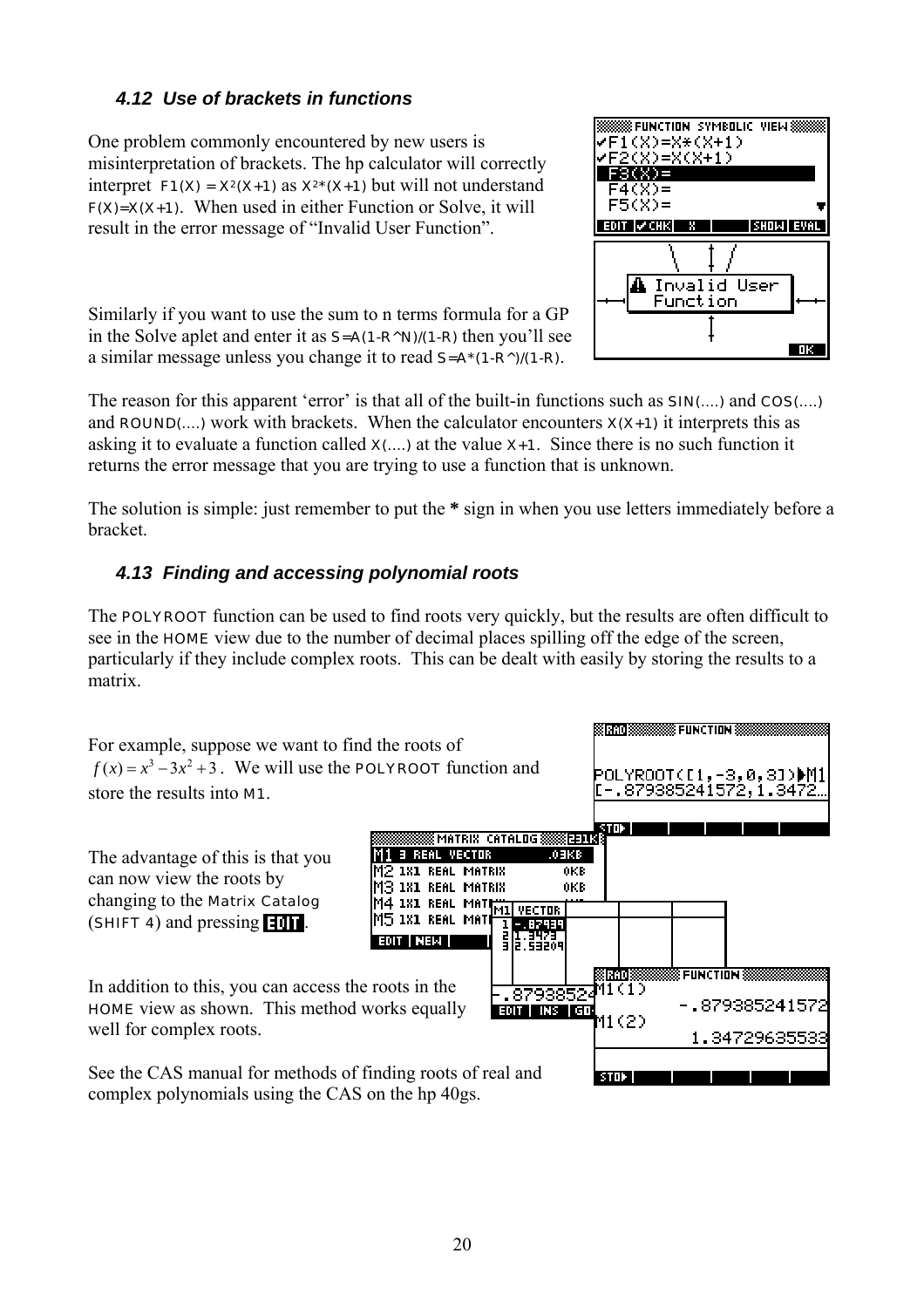#### <span id="page-22-0"></span>*4.14 Nice scales in Plot-Table*

A time when 'nice' scales are more important is when you use the *Plot-Table* option in the VIEWS menu. If you use the default axes you will find that the dots, and hence the table values are no longer 'nice' because of the dots consumed by the line down the middle of the screen.





रामय

60936

Using -3.2 to 3.2 is even better since it makes the graph 'square' again, with both axes proportional. Another good choice of scale for the *Plot-Table* view is -8 to 8, giving table values of 0.25. Basically any power of 2 is a good choice. Again, adding or subtracting a constant from each end of the axes will produce a graph where the y axis is not centred.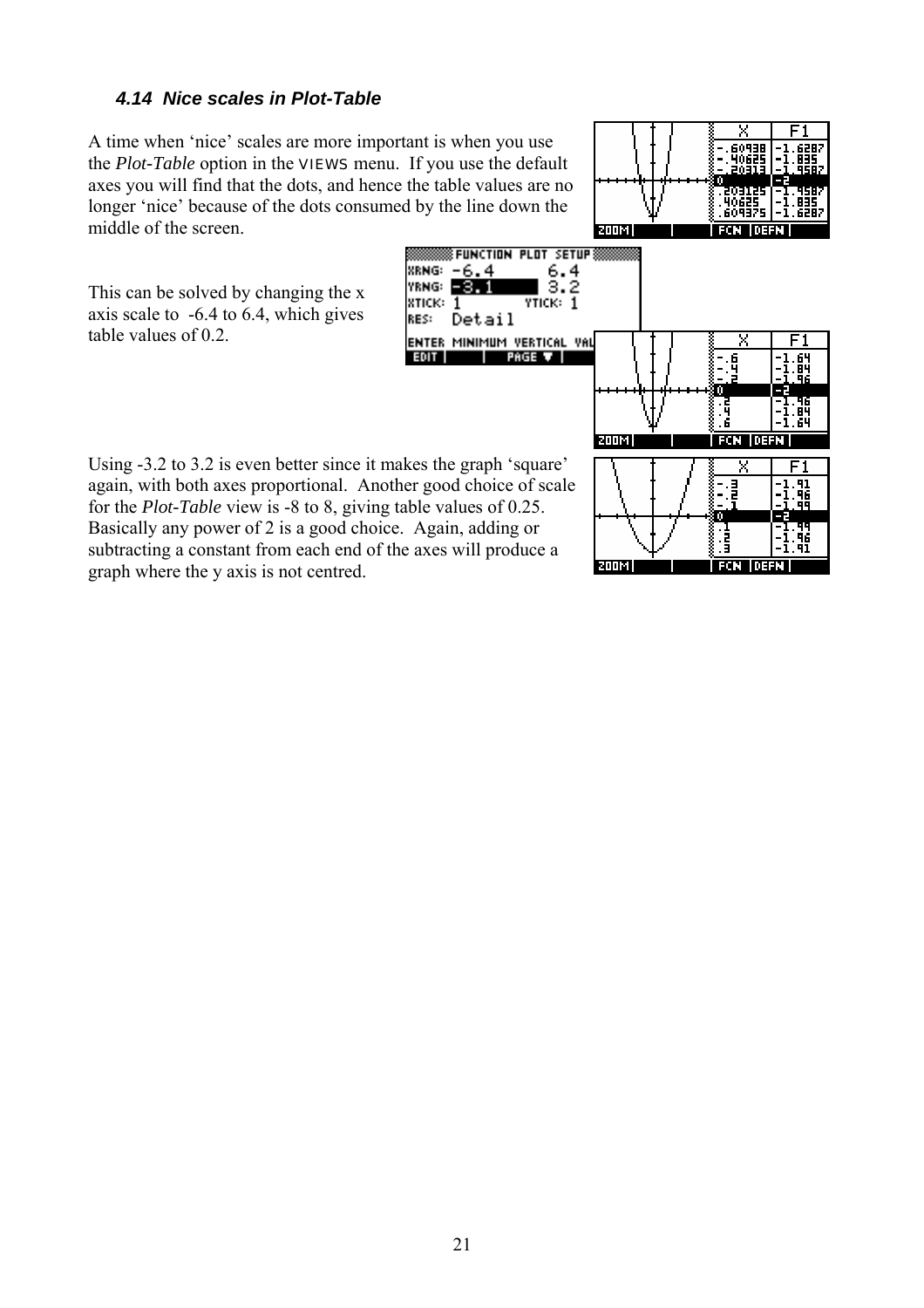#### <span id="page-23-0"></span>*5 The Solve aplet*

When there is more than one possible answer you are required to supply an initial estimate or guess. The Solve aplet will then try to find a solution which is 'near' to the estimate.

#### *5.1 Example 1*

*The volume of a cylinder is given by*  $V = 2\pi r(r+h)$ *. Find the radius of a cylinder which has a volume of 1 liter and a height of 10cm.* 

Enter the equation into  $E1$  as shown right. When you are entering the equation, ensure that you put a \* sign between the R and the bracket.

**FARARASHIRA SOLVE SYMBOLIC VIEW ASS** <mark>/E1:V=2\*π\*R\*(R+H)</mark> E2. E3: E4: E5: EDIT IV CHKI



Change to the NUM view and enter the known values, remembering that 1 liter=1000 $\text{cm}^3$ . Position the highlight over **R**, enter a positive value as your estimate, and press  $\blacksquare$ the solution shown right of 8.57cm. The equation is a quadratic in R which means two solutions are possible. If you enter an initial estimate of -10 you will obtain the negative solution, w hich is physically invalid in this case.

#### *5.2 Example 2*

If  $f(x) = x^3 - 2x^2 - 5x + 2$  find all values of x for which  $f(x) = 1$ .

Although you may have a clear picture in your mind and can provide Solve with the estimates it needs you would probably find it helpful to see a graph first.

It is also possible to solve this in the Function aplet, which offers more powerful tools. The **PLOT** view in the Solve aplet, although powerful, can be deceptive if you don't understand it and I sometimes find it easier to work in the Function aplet. In this case we will continue to work in Solve.

In the SYMB view, enter the equation  $Y=X^3-2X^2-5X+2$  into E1. In the **NUM** view, enter the known value of  $Y=1$ , ensure that the highlight is on X, making it the active variable, and then press PLOT. If your view does not look like this then you may not have had the highlight on the X, or your axes may not be set the same as mine in PLOT SETUP.

The **PLOT** view above shows two curves. The horizontal line is the left side of the equation which, when the known value of  $Y=1$  is substituted, forms a constant straight line. The other curve is the right hand side of the equation which, since  $x$  is the active variable, forms a cubic. In this case the scale chosen is appropriate but this will not always be the case and some adjustment might be required in the PLOT SETUP view.



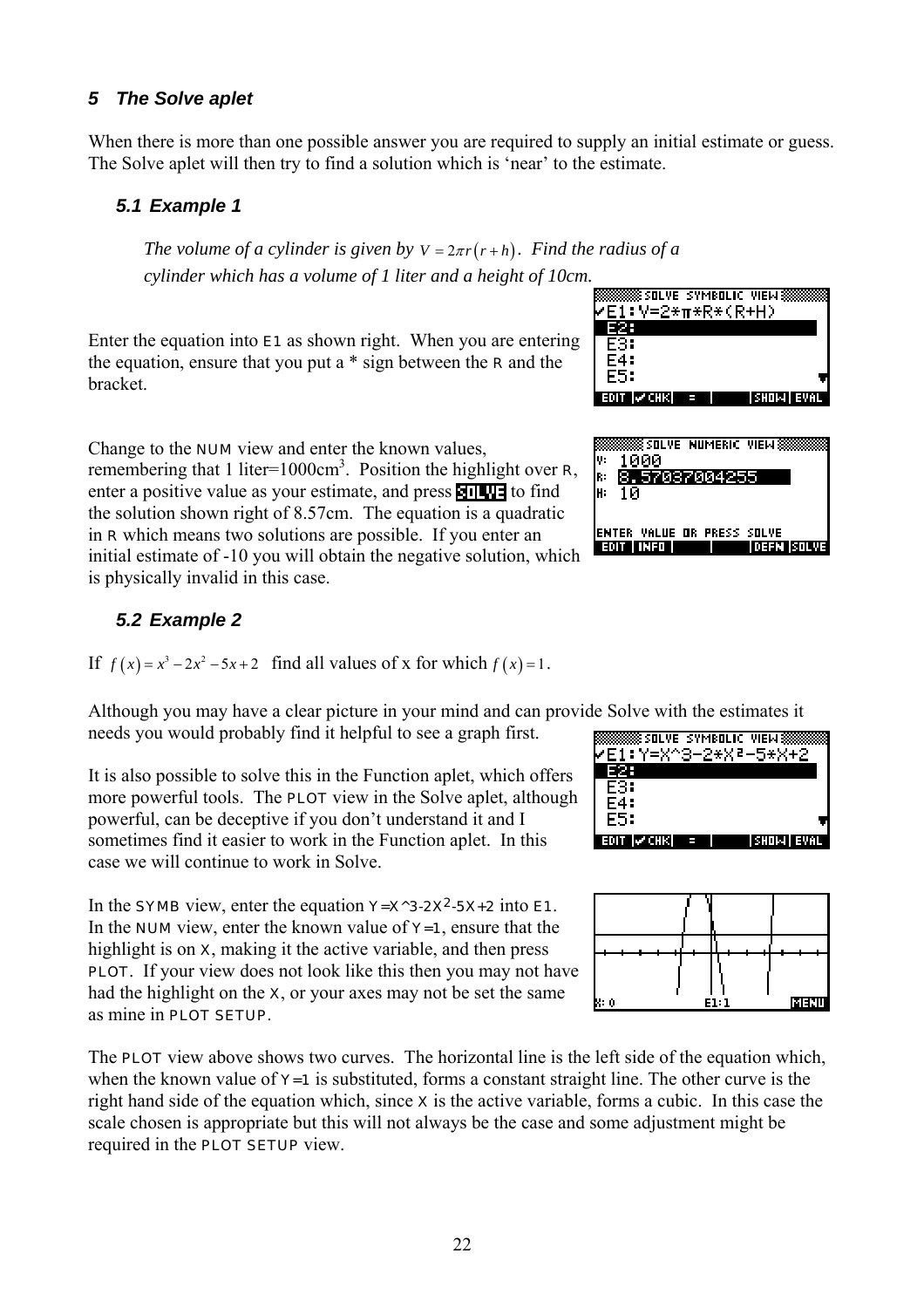23

<span id="page-24-0"></span>We require values where the two curves intersect. Using the arrow keys, move the cursor near to the first intersection point. I found (see right) that -1.6 seemed to be a good approximation. Now change back to the NUM view and you will find that this approximation has been carried back as the initial estimate. Press **EVALUE** to find the true value.

Repeat the process of obtaining an estimate in the PLOT view and refining it in the NUM view to find the other two solutions. See below for more information on the effect of the active variable on what you see in the **PLOT** view.

"Find the value of *a* so that  $\int x^3$ 

#### *5.3 Example 3*

Set **E1** to:  $\int (2, A, X^{\wedge} 3 - X, X) = 4$ 



2

*a*

4

 $\int x^3 - x \, dx = 4$ "

improve".

## *5.4 A more detailed explanation of PLOT in Solve*

The **PLOT** view in the Solve aplet is a little more complex than most others, since the active variable  $(x, t, t)$  theta etc) changes according to the value for which you are trying to solve.

As an example, we will enter the equation  $A*B^2+C=.5*B$  into **E1**. Suppose that we know the values of **A** and **C** but need to find **B**.

Now change to the NUM view and enter the values shown right. Ensure that the highlight is on B as shown and then press PLOT.

The result is a quadratic intersecting a line and the reason for this lies in how Solve interprets your equation.







**SSS SOLVE SYMBOLIC VIEW:** 

'E1:J(2,A,X^3-X,X)=4 IE25 E4: **F5:** ianin Ivonusi

<u>\$SOLVE SYMBOLIC VIEW.</u>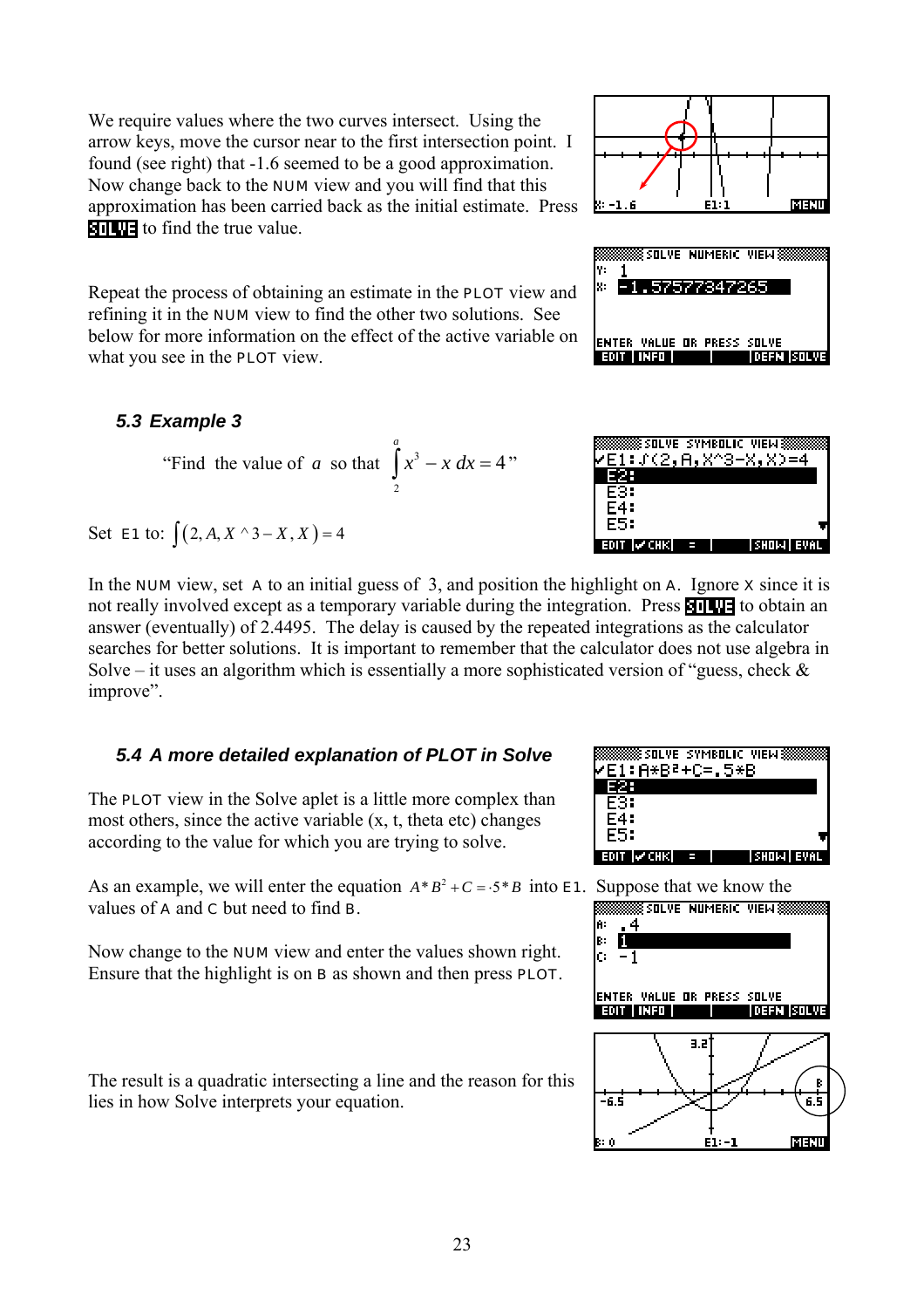When you select **B** by highlighting it, the calculator substitutes the supplied values in the **NUM** view into all other variables except B and graphs the left and right sides of the equation as two separate graphs. This may not always be obvious because the substitution may produce graphs which aren't visible on the default scale.  $3.5$ 

In the graph above you can see from the label on the horizontal axis (circled) that the active variable is B. In this case substitution means that  $A*B^2+C=.5*B$  becomes  $0.4B^2 - 1 = 0.5*B$ . The left side is quadratic, while the right is linear.

In this case there are clearly two points where the graphs intersect and hence where the left and right sides are equal.

Move the cursor near to the left hand intersection and then change back to the NUM view. When you do so, the approximate value you chose with the cursor is transferred as your first 'guess'.

Now press **and you will see the calculator find the nearest** solution to your guess. Finish by pressing  $\prod \blacksquare$  to verify that the solution is valid.

Obviously the next step is to change back to the PLOT view, move the cursor near to the second intersection and  $\blacksquare$ that one too.

If we now change the active variable then there is an immediate change in the PLOT view to reflect this.

Change back to the NUM view and restore the variables to the original values, this time leaving the highlight on C.

Since the active variable is now C, substitution of all other values means that  $A*B^2 + C = .5*B$  becomes  $0.4+C=0.5$ . In this case both sides are linear and this is shown in the PLOT view. Notice that the axis label is now C. This would have only one solution and there would be no need to supply any particular starting value.

If we duplicate this process for A then substitution of values means that  $A*B^2 + C = .5*B$  becomes  $A-1=0.5$ . Both sides are still linear, although not the same linear equations as before, and this is shown in the PLOT view.

Notice that the axis label is now A.





![](_page_25_Figure_13.jpeg)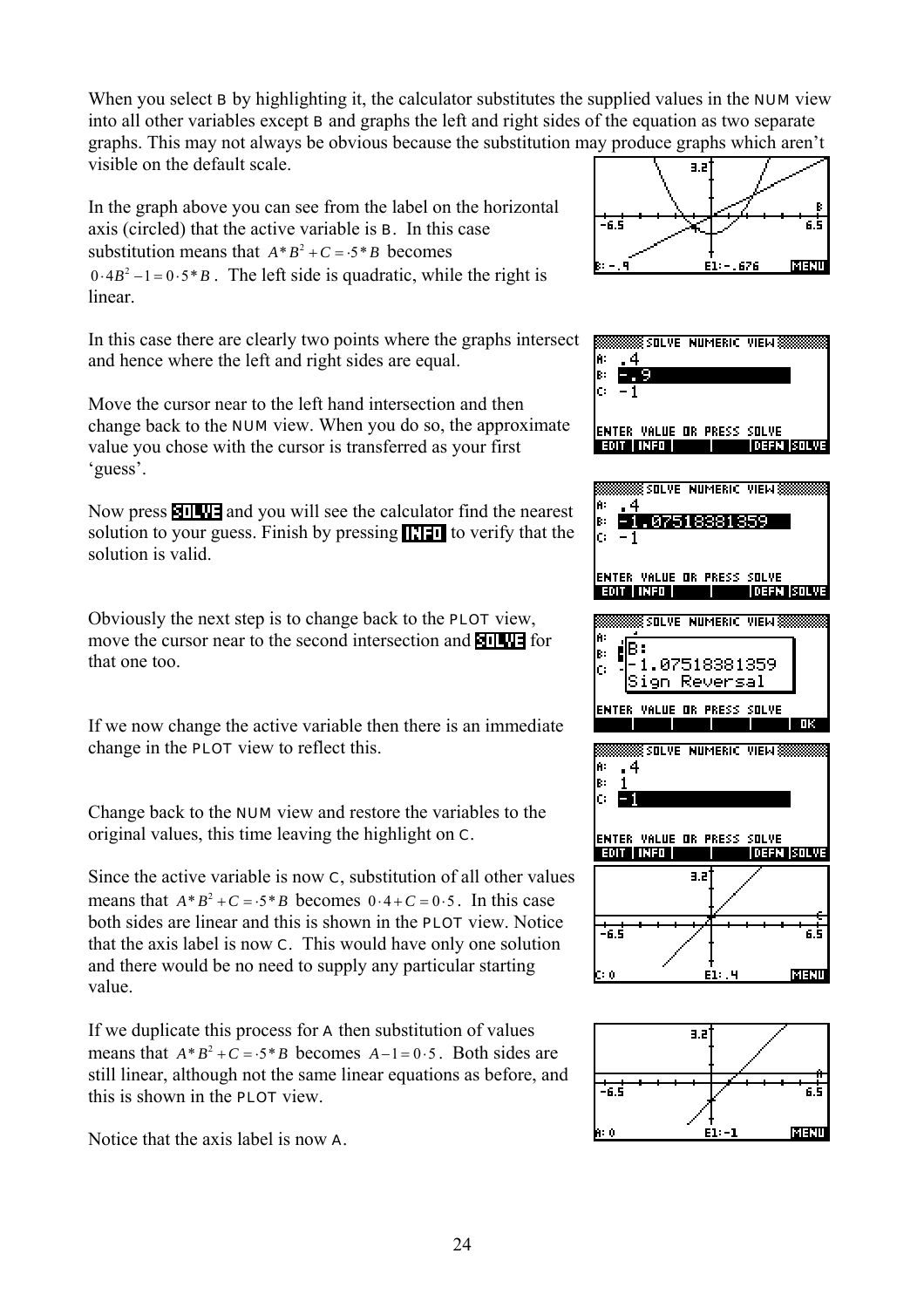## <span id="page-26-0"></span>**5.5 The meaning of <b>RH** messages

When you press  $\prod \prod$  there are a number of possible positive responses. They are:

| OLVE NUMERIC<br>ΨH<br>FW<br>v<br>я               |    |
|--------------------------------------------------|----|
| п<br>н.<br>4691975<br>2.<br>Ĥ.<br>ro             |    |
| n:<br>PRESS<br>ALUEI<br>SΠ<br>-OB<br>VE<br>r F R |    |
|                                                  | ΠЕ |

- **Zero** The calculator tried to find a value of **A** which made this zero and, in the  $\blacksquare$  message shown above, it is reporting that it succeeded. ie This is a solution.
- *Sign reversal* This also indicates a correct solution, since normally one expects to find an answer of zero at a point where the re-arranged equation changes from positive to negative (or vice versa). 'Sign reversal' is a report that it couldn't get an answer to 12 significant digits that was precisely zero, just two answers minutely on either side of zero. This might indicate a discontinuity at the point but is more likely to indicate a satisfactory answer.

The only time that you need to worry is when you receive any of the messages below. These are:

- *Extremum* it found a minimum, but could not reach zero. Try solving the equation  $(x-2)^2 + 4 = 0$  and you will see this. The smallest value that  $(x-2)^2 + 4 = 0$  can have is 4 at  $x=2$ , so the answer supplied will be very close to this (such as 2.000000001 or 1.9999999999. The problem is that unless you check  $\prod \blacksquare$  you may not realize that this is not actually a valid solution.
- *Bad Guess* the initial estimate you supplied was outside the domain of the function. For example, the equation uses a square root or a logarithm and you began from a value involving a negative.
- *Constant?* no solution was found. The value of the function was the same at every point tested and wasn't the value you wanted.

#### **Calculator Tip**

It is critical that students recognize the *Extremum* case since it occurs quite often when the two sides of the equation approach closely but do not quite intersect. The student must at least recognize that the answer is invalid and, preferably, why.

*This is the major reason why it is generally better to work in the Function aplet, since it allows you to see clearly whether or not there is a solution.*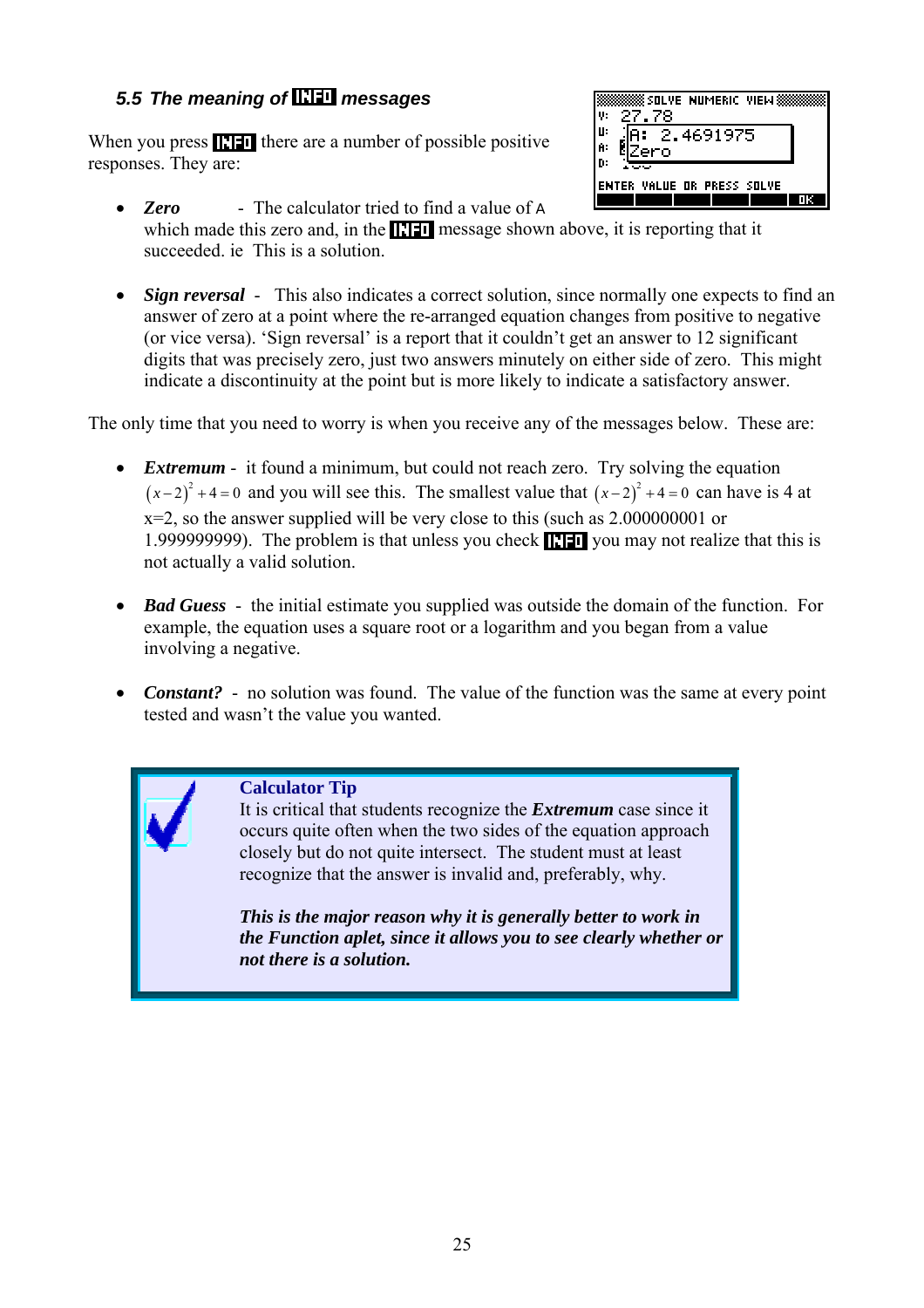26

## <span id="page-27-0"></span>*5.6 The Triangles aplet*

In the APLET view,  $\left|\frac{1}{2}\right|$  the Solve aplet and  $\left|\frac{1}{2}\right|$  it under the new name of "Triangles". Now **in the formulas** it and enter the formulas shown.

The theta character can be obtained from the keyboard on the zero button using **ALPHA**. Change into the MODES view and set the angle mode to *Degrees* (unless you want to use another mode). By changing into the NUM view you can now use this to solve problems in right triangles. Some users choose to use the letter D for degrees rather than theta because theta can be mistaken for an O.

## *5.7 The Prob. Distributions aplet*

In the **APLET** view, **1344** the Solve aplet and **FIWE** two copies of it under the new names of "Discrete PDFs" and "Cont. PDFs".

These aplets are for use by students studying probability distribution functions, and contain formulas that can be used to perform calculations on the Binomial, Poisson, Exponential and Normal distributions. You can adapt it to the requirements of your particular course.

Firstly, **HIMA** the **Discrete PDFs** aplet and enter the formulas shown below, without the comments on the end of each one.

| E1: | $V=N!/((N-X)!*X!)*P^X*(1-P)^(N-X)$                                          | ; indiv. Binomial  |
|-----|-----------------------------------------------------------------------------|--------------------|
| E2: | $V = \sum (X = S, E, N!/((N-X)! * J!) * P^{\wedge} J^*(1-P)^{\wedge}(N-J))$ | : cumul. Binomial  |
| E3: | $P = e^{\Lambda}$ -M*M^X/X!                                                 | $:$ indiv. Poisson |
| E4: | $P=\Sigma(X=S,E,e^{\wedge}-M^*M^{\wedge}X/X!)$                              | ; cumul. Poisson   |

Secondly, **NIMM** the **Cont. PDFs** aplet and enter the formulas shown below.

| E1: | $P=1 - e^{\Lambda}-(K^*X)$                    | $\pm$ Exponential, $\leq$ X   |
|-----|-----------------------------------------------|-------------------------------|
| E2: | $P = e^{\wedge}-(K^*X)$                       | $;$ Exponential, $\geq$ X     |
| E3: | $P = e^{\Lambda} (K^*S) - e^{\Lambda} (K^*E)$ | ; Exp., $S < X < E$           |
| E4: | <b>P=1- UTPN(M, <math>S^2</math>,X)</b>       | : Normal, $\langle X \rangle$ |
| E5: | $P=UTPN(M, S^2, X)$                           | : Normal, >X                  |
| E6: | $P=UTPN(M, S^2, A)-UTPN(M, S^2, B)$           | ; Normal, $A < X < B$         |

These formulas can be used in the **NUM** view to solve problems involving the probability distributions listed earlier. Some explanations and examples are given on the next page.

Note:

- S and E are used in equations E2 and E4 so that they stand for 'start' and 'end'. This makes it easier for students to remember what each variable stands for in a crowded NUM view.
- The Binomial equations use the expression  $N!$   $((N-X)!*X!)$  instead of **COMB(N,X)** because doing this allows backward solving to solve for N. Using COMB(N,X) only allows the formula to be used in a forward direction.

![](_page_27_Picture_15.jpeg)

![](_page_27_Picture_16.jpeg)

| , indiv. Binomiai |  |
|-------------------|--|
| ; cumul. Binomial |  |
| ; indiv. Poisson  |  |
| ; cumul. Poisson  |  |
|                   |  |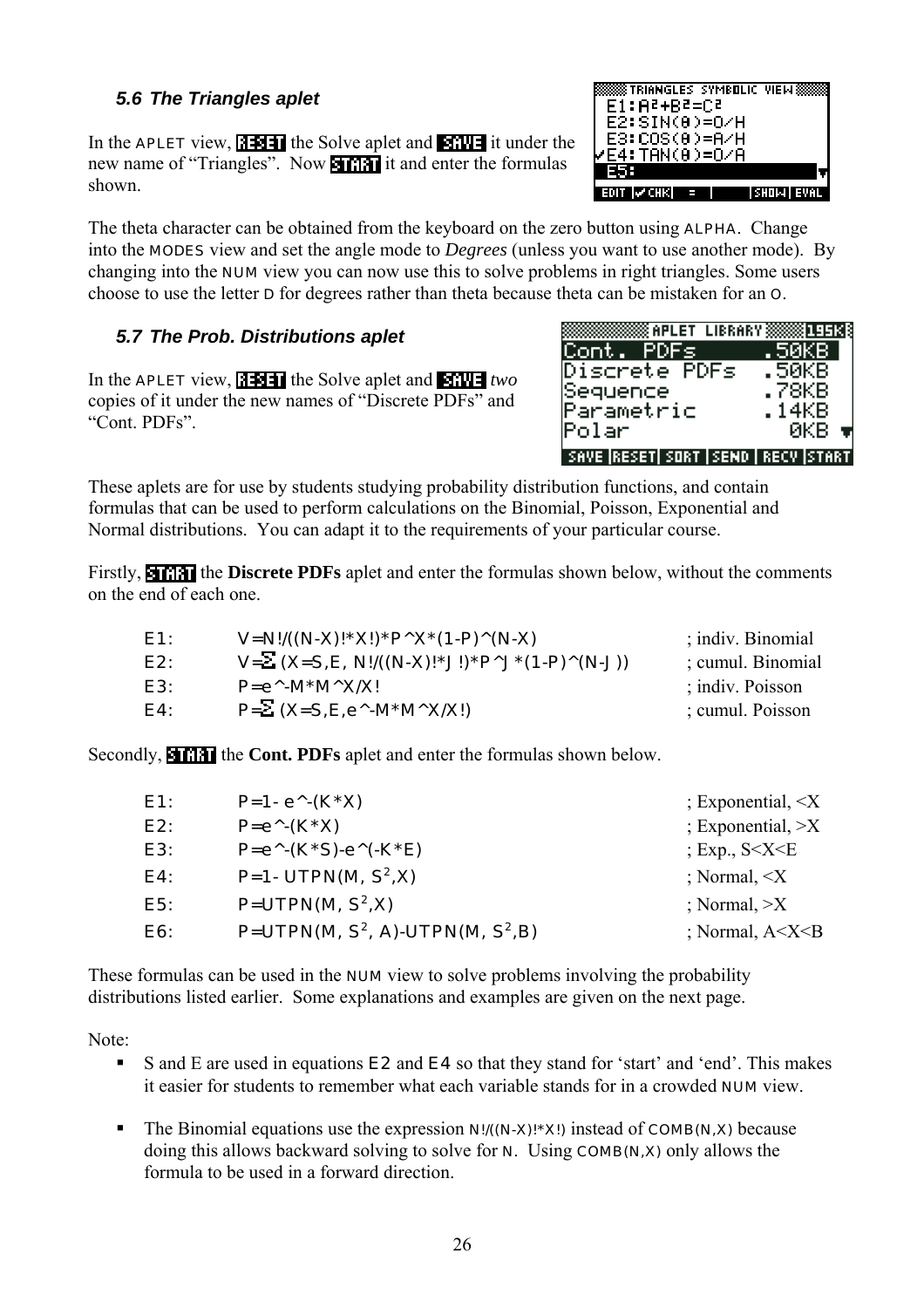*The drawback of this is that calculations using values of N above roughly 75 will cause overflow internally and result in errors without any sign from the calculator that this is happening. However, values like this should probably be done using a Normal approximation anyway.* 

If this is a problem, replace the  $N!/(N-X)! \times N!$  with **COMB(N,X)**.

- Additionally, the letter  $\bf{v}$  for value is used in these two equations for the binomial probability because, for this particular distribution, the variable P has the specific meaning of "the probability of individual success".
- You may want to set both aplets to display in Fixed 5. This avoids the problem of very small probabilities appearing in Scientific Notation and being mistaken for values larger than 1.
- In most equations S and E have been used to represent 'start' and 'end'. In E6 this is not possible because S is needed for the standard deviation and so A and B have been used instead. If this is a problem due to the inconsistency the you may wish to instead use the variance as below. Most people prefer to the convenience of inputting and solving for the standard deviation.

| E4: | $P=1$ - UTPN(M,V,X)         | $\therefore$ Normal, $\leq X$ |
|-----|-----------------------------|-------------------------------|
| E5: | $P=UTPN(M,V,X)$             | $\therefore$ Normal, $\geq X$ |
| E6: | $P=UTPN(M,V,S)-UTPN(M,V,E)$ | : Normal, $S < X < E$         |

#### Discrete PDFs: **E1** and **E2**

These two equations can be used for calculations involving individual and cumulative Binomial probabilities.

eg. Find the probability of at most 3 heads when tossing a coin 10 times.

Ensure that formula  $E2$  is  $\sqrt{118}$ ed and enter the values shown right. The value in J is irrelevant as it is merely the summation variable. Highlight  $v$  and  $pres$  .  $11$   $12$ .

|                             |       | <b>88 DISCRETE PDFS NUMERIC VIEW:</b> |  |
|-----------------------------|-------|---------------------------------------|--|
| 四.171875                    | 8: Ø. |                                       |  |
| ls:छ                        | в 3   |                                       |  |
| $\bowtie$ 10                | P . 5 |                                       |  |
|                             |       |                                       |  |
|                             |       |                                       |  |
| IENTER VALUE OR PRESS SOLVE |       |                                       |  |
| INFO I                      |       | idefn Isolvei                         |  |

Answer: 0.1719

*Note:* As mentioned earlier, if N is larger than 200 then you should use a Normal approximation. The N!/((N-X)!\*X!) section of the formula will cause internal overflow and inaccurate answers above this level. The time needed to perform the summation will probably also be excessive. Solve works by repeated iterations converging on the correct value and this will be quite slow if the summation has many terms. If it is important not to use a Normal approximation then replace the  $N!/(N-1)$ : X!) portion with COMB( $N$ , $X$ ). The COMB function has special facilities for handling large numbers. This will not help greatly with the iteration time needed.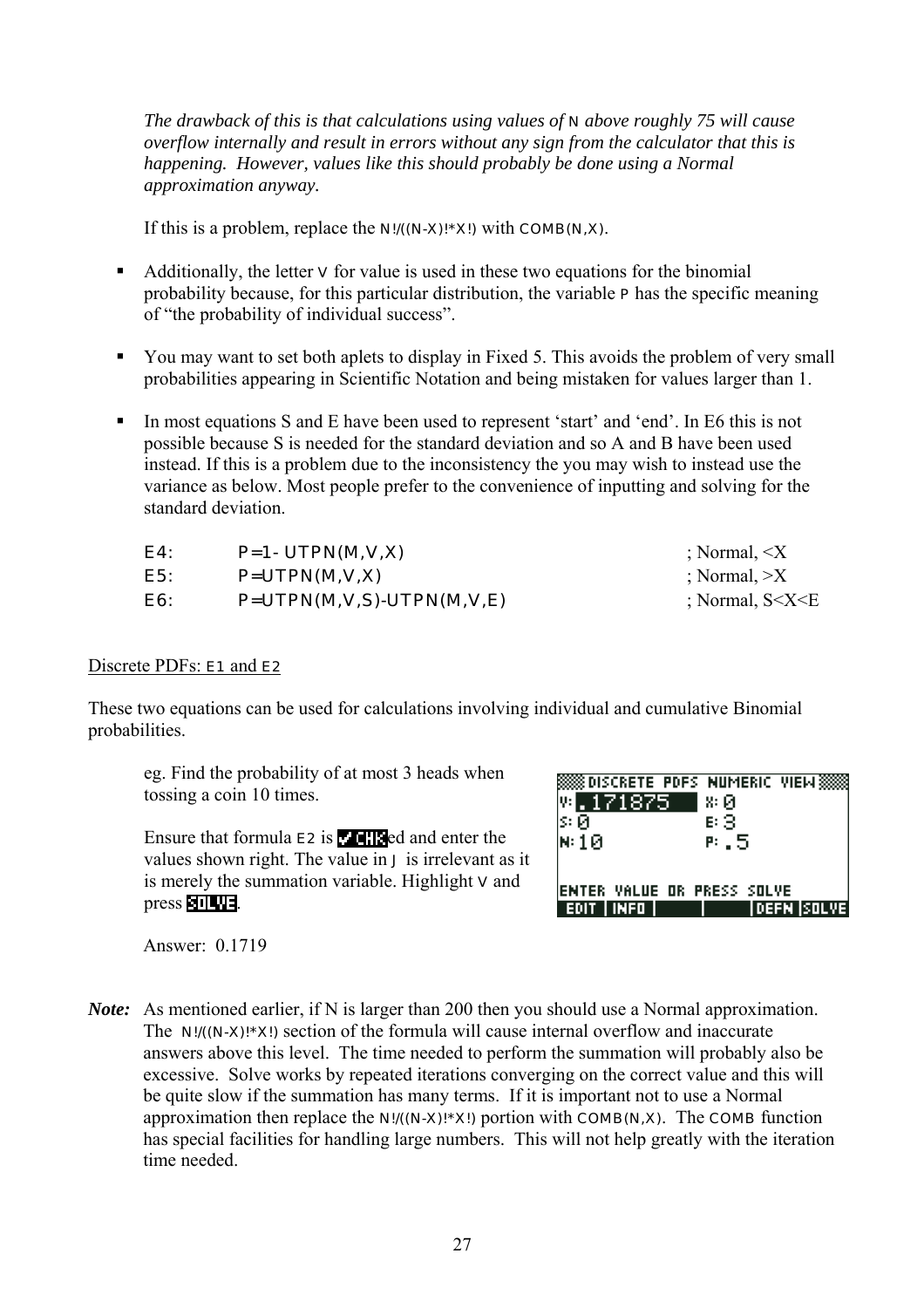#### Discrete PDFs: E3 and E4

These two equations can be used for calculations involving individual and cumulative Poisson probabilities, where M is the mean. The technique is otherwise identical to the Binomial problem.

#### Cont. PDFs: E1, E2 and E3

These equations give  $P(x \leq X)$ ,  $P(x \geq X)$  and  $P(S \leq x \leq E)$  for an Exponential distribution with parameter  $k = 1/\mu$ , where S and E stand for 'start' and 'end'.

Note: As an alternative you may wish to use 1/M instead of K so that you don't need to invert the mean. In this case equation 1 would become  $E1$ :  $P=1$ -  $e^{\Lambda}$ -(1/M\*X) and so on.

#### Cont. PDFs: **E4**, **E5** and **E6**

These equations give  $P(x \leq X)$ ,  $P(x \geq X)$  and  $P(S \leq x \leq E)$  for a Normal distribution with parameters mean = M and variance = V. Some people prefer to use the standard deviation S and in this case the equations would need to be: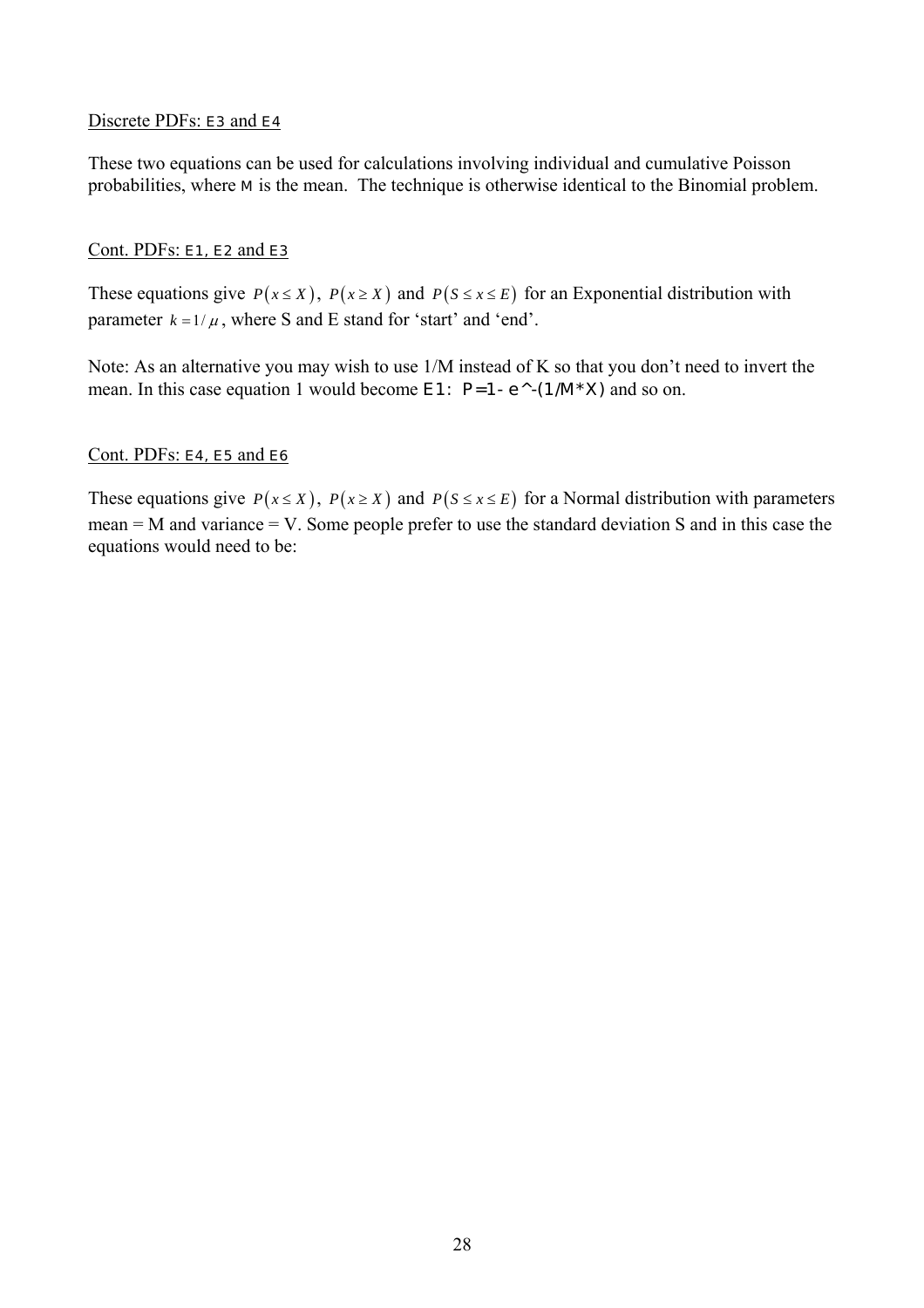#### <span id="page-30-0"></span>*6 Miscellaneous tricks in other aplets*

#### *6.1 Rectilinear Motion*

Rectilinear motion can be enhanced by using the Parametric aplet to graphically illustrate the motion of a particle. If this is set up properly then it can be a very helpful teaching aid, as the graph will slow down and speed up as it appears, illustrating the velocity and acceleration of the particle.

For example, consider the particle with motion equation  $x(t) = t^3 - 8t^2 + 17t - 10$ . Suppose that we are interested in the first six seconds of its path. We enter this equation as  $X1(T)$  in the Parametric aplet and enter  $Y1(T)=0.1T$  as its companion.

The reason for the Y1(T) equation is firstly because the Parametric equation requires paired equations, and secondly so as to spread the motion up the y axis as the particle moves. The idea is to have the particle reach the top of the screen at the end of the time period being examined so choose the maximum value on your y axis accordingly. If you're examining the first 8 seconds, for example, then using Y<sub>1</sub>(T)=0.1T will mean that the largest y value will be 0.8. Consequently setting the y axis to (say) -0.3 to 1 would be a good choice.

 **PARAMETRIC SYMBOLIC VIEW »**  $\sqrt{31}$ (T)=T^3-8\*T^2+17…  $Y1(T)=.1*T$  $X2(T)$  = Y2(T)=  $X3(T) =$ **LA CHIKI** T <u> PARAMETRIC PLOT SETUP</u> trng: [5] - 6 **TSTEP: . 05 XRNG:**  $-10$ 21  $YRNG: -22$ -7 ENTER MINIMUM TIME VALUE **TRAGE T**  $F = 0$ 

In this case above, examination of the **NUM** view will show that an x axis range of -10 to 21 will cover the required T range and, for a T range of 0 to 6, a y axis range of -0.2 to 0.7 will spread it adequately.

The value of TStep determines how fast the particle 'moves' and a value of 0.05 is usually a good choice.

The result is shown right but it needs to be seen as it is being drawn to appreciate how the particle slows down and speeds up as it passes the turning points. Try it and see.

![](_page_30_Figure_9.jpeg)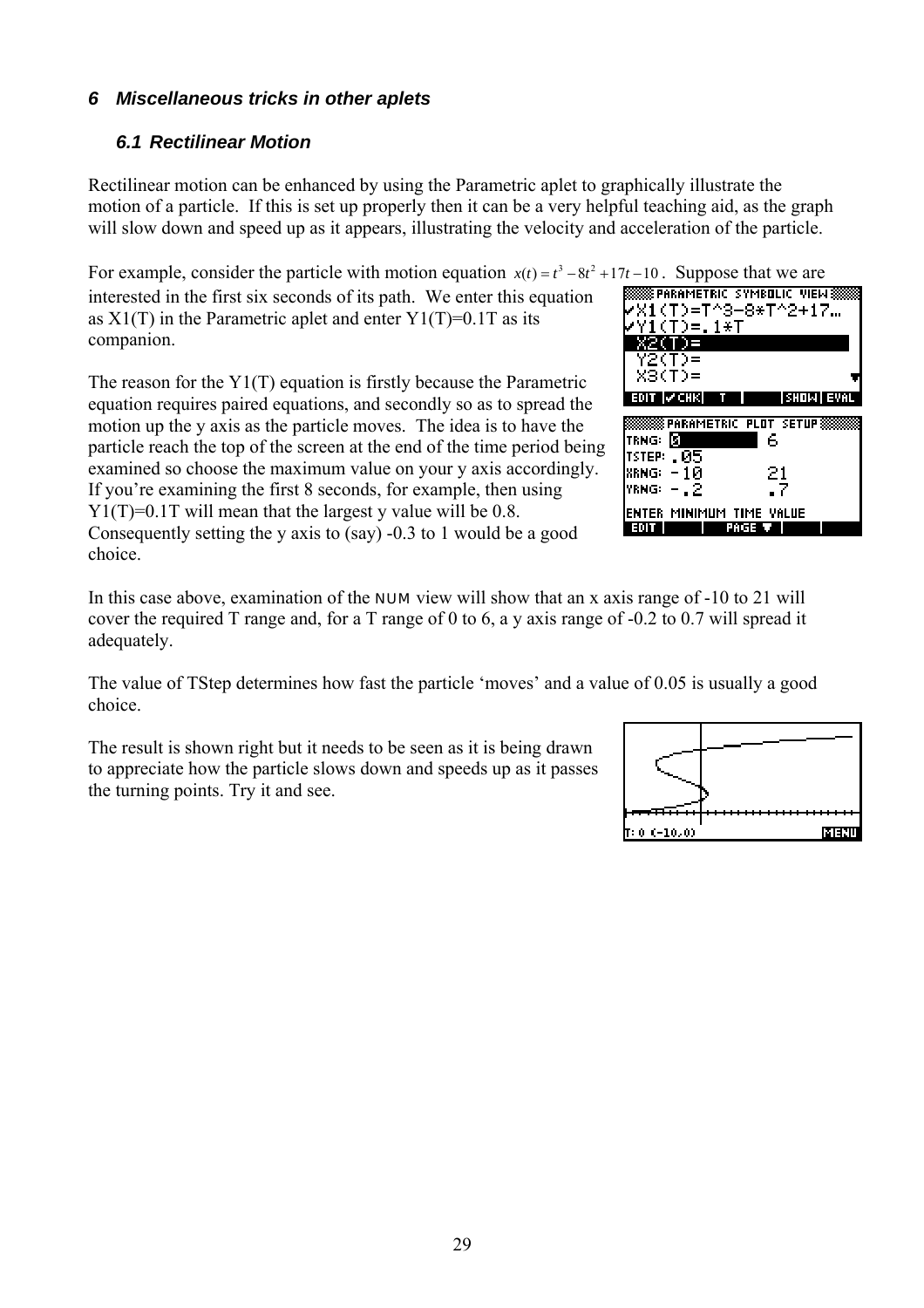#### <span id="page-31-0"></span>*6.2 Having fun with graphs*

A good way to familiarize students with the calculator is to have them draw 'pictures' or patterns using the aplets. In Function, IF you have a reasonably able class, you can use the idea of piecewise defined functions and offer a prize to the best picture produced. Give them a few days to a week to work on them as they will need it to produce a really excellent result.

This use of the piecewise defined function also enhances the students' understanding of the concept of the domain. Using restricted domains, with only quadratics and lines, it is quite easy to draw pictures such as the one shown right.

I begin the activity by displaying the image above as a 'teaser' and then explaining that it was entirely built using quadratics. I show the students the equations that I have used (see fig. 1) and explain how the calculator can be used to display restricted domains by dividing by the domain in the form of a logical expression.

The next stage of the activity is to challenge the group to produce their own images. They were given a week to work and in this case I placed two restrictions on their work. The first was that they must use no more than 10 functions to form the image and the second

![](_page_31_Figure_5.jpeg)

was that they must restrict themselves to quadratics and linear functions. The incentive of a chocolate prize was added in order to start the students off with enthusiasm! Some of the results are shown below. As can be seen, the complexity of the resulting images varied greatly.

![](_page_31_Figure_7.jpeg)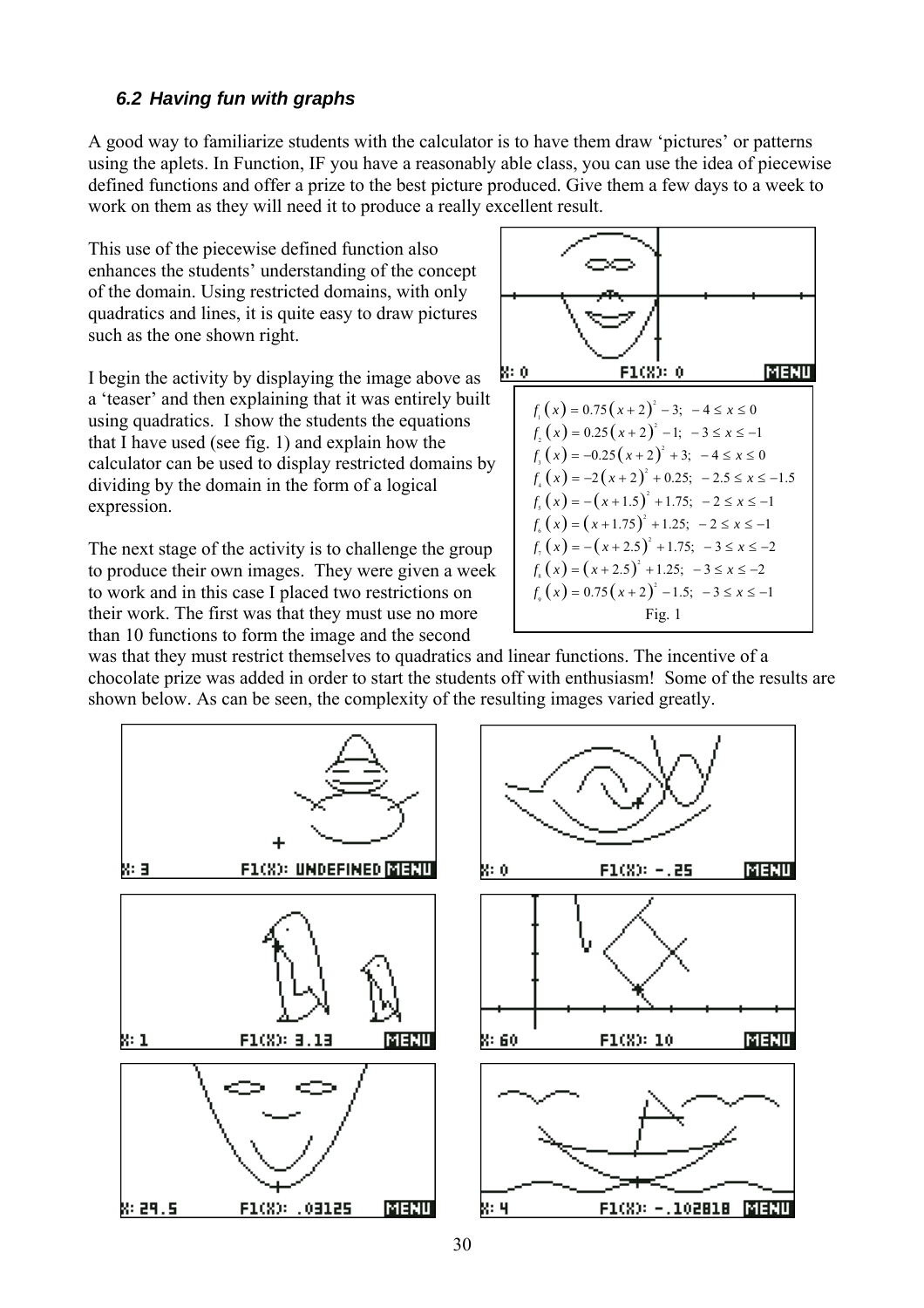In addition to this the Polar and Parametric aplets can be used to produce interesting graphs, even with students who don't really understand what a polar or parametric equation is.

![](_page_32_Picture_1.jpeg)

Show them this image, made up of the functions below and simply challenge them to enter the equations into the

Polar aplet themselves and then experiment. You may be surprised at what results.

![](_page_32_Picture_4.jpeg)

Note that you must change the value of θStep in the PLOT SETUP view to 0.05 rather than the default value of  $\pi/24$ . The default value will give a very jagged graph as shown right. Some students find that this jagged result is more interesting!

![](_page_32_Figure_6.jpeg)

The Parametric graph can be used to create fascinating graphs. If you're teaching the Unit Circle and you've covered the fact that the x and y coordinates are given by r.cos $\theta$  and r.sin $\theta$ respectively then you can, with a more advanced class, cover the idea of building a spirograph using Parametric.

Imagine following the path of the dot shown on the diagram as it rotates around the small circle while at the same time the centre of the small circle rotates rapidly around the large one.

The path can be modeled using the equations:

#### X1(T)=3\*COS(T)+1.5\*COS(20\*T) Y1(T)=3\*SIN(T)+1.5\*COS(20\*T)

These equations are set to assume that the radius of the large circle is 3, of the small one is 1.5 and that the smaller one is rotating at 20 times the rate that its centre is traveling around the large one.

The result is shown right. It should be noted that this requires some changes in the PLOT SETUP view. Change  $\text{Trans}$  to  $2\pi$  and TStep to 0.02. If you don't do this then the circle will rotate more than once and the graph will be jagged.

![](_page_32_Figure_13.jpeg)

![](_page_32_Picture_14.jpeg)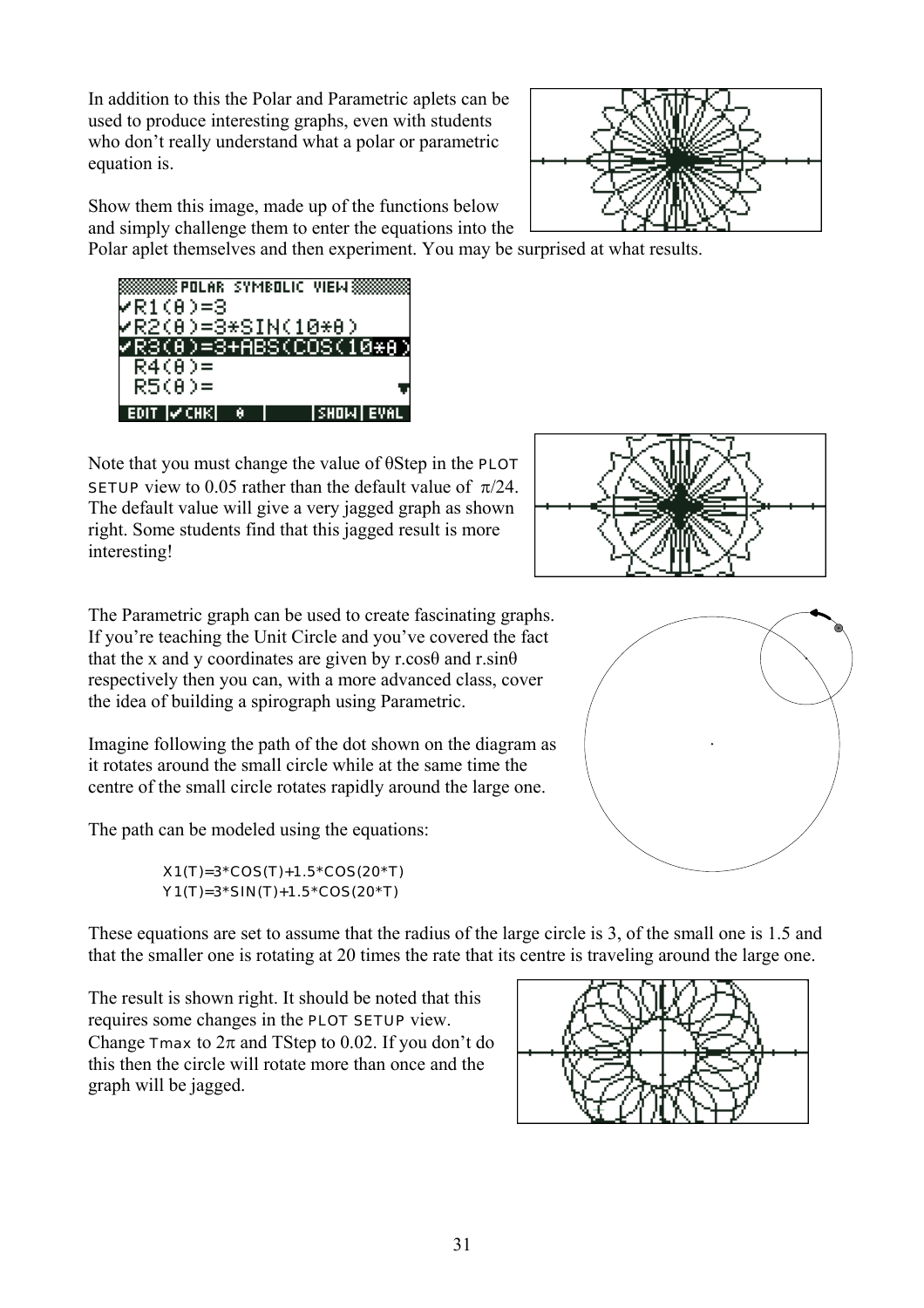<span id="page-33-0"></span>Changing the coefficients in the equations above results in some very interesting graphs and there are relationships between coefficients as to what type of graph is produced based on whether they have common factors and on relative sizes. Try changing the 1.5 to 1.2 and the 20 to 2 for example. Try changing the radius of the second circle so that it has a radius larger than the main one. Try experimenting with slower rotations.

#### *6.3 Sequences and Series*

Through the Sequence aplet the HP provides very flexible tools for the investigation of sequences. These can also be adapted to investigate series as well. We will look at geometric sequences but the same methods will also work for arithmetic sequences.

Begin by storing the values 4 and 0.5 into A and R respectively in the HOME view (see right). These values will be changed later.

In the Sequence aplet, enter the general sequence with:

U1(1)=A U1(2)=A\*R U1(N)=U1(N-1)\*R

then the general series with:

 $U2(1)=A$  $U2(2)=A+A^*R$  $U2(N)=U2(N-1)+U1(N)$ .

![](_page_33_Figure_8.jpeg)

If you are concerned that your students will not follow the use of A and R to generalize the sequence and series then just enter the equations using specific values.

If you now change to the NUM view then the values of the sequence and its accompanying series will be visible. Scrolling down through the values will make it obvious that the series is converging on the value 8.

Returning to the HOME view, the student can now adjust the values

of A and/or R to obtain any geometric sequence or series. If you SAVE this aplet under the name (say) of "GP Sequence" then you can re-use this later.

The teacher might create a worksheet to take the student deducing the formula for the sum to infinity through recording his or her results as A and R change.

Once the formulae for the sequence and series have been covered an excellent tool can also be created by making a copy of the Solve aplet and entering the appropriate formulae.

In the **APLET** view, **COPY** the Solve aplet and name it "GP Solver". In the **SYMB** view enter the three formulae  $T = A^*R^(N-1)$ ,  $S = A^*(1-R^N)/(1-R)$  and  $S = A/(1-R)$ . These can now be used to solve for any one of the terms they contain given the others.

![](_page_33_Figure_16.jpeg)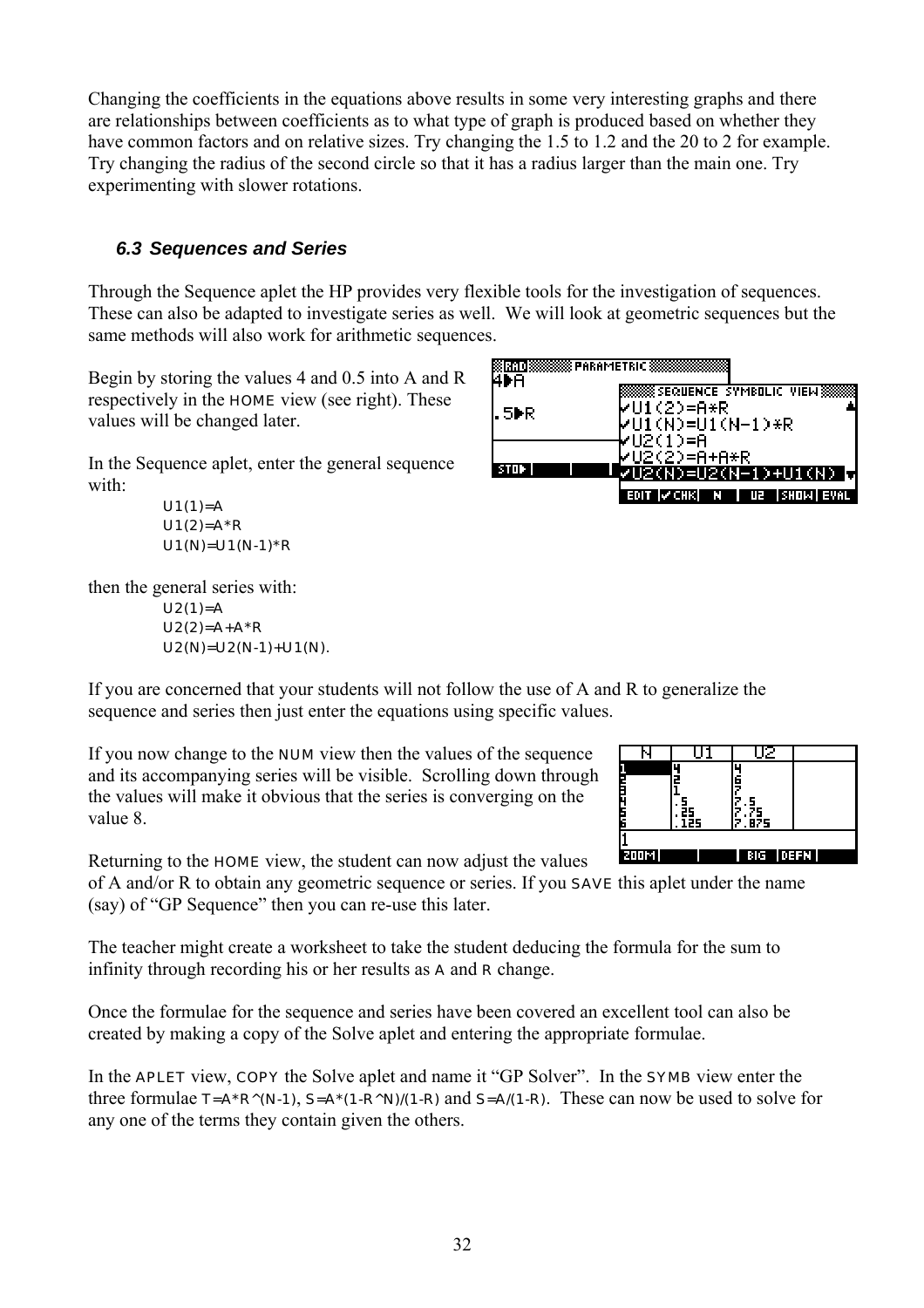<span id="page-34-0"></span>*Note:* One of the common errors that students make in the Solve aplet is to try to solve for solutions which do not exist. For example, a student will try to solve for  $N$  in  $T = A^*R^(N-1)$  with  $A=50$ ,  $R=0.75$ and  $T = -2$ . The result will firstly be that the calculator will seem to freeze while it tries to find a solution which can only be approached asymptotically.

Finally the calculator will give the result as shown right. The problem is that students will often misinterpret it as being N=10, when in fact it is simply that the calculator has gone as far along the positive x axis as possible and stopped at **MAXREAL** of  $1 \times 10^{500}$  (see second screen shot).

It is recommended that the teacher should deliberately provoke this error and follow with class discussion. Students might be encouraged to press the INFO button after finding a solution since a case like this will give 'Extremum' whereas a correct solution will result in either 'Zero' or 'Sign Reversal' as the algorithm zero's in on the answer by looking for an exact match (Zero) or a close one (Sign change).

#### ÅGP SOLVER NUMERIC VIEW**§** -2 T. 50 Ĥ. 99999999999F4… 'ER VALUE OR PRESS SOLVE **Emre Marie II** i deeni isotwe <u>SGP SOLVER NUMERIC VIEW</u>

![](_page_34_Picture_4.jpeg)

![](_page_34_Picture_5.jpeg)

## *6.4 Modelling a loan*

Modelling a loan or annuity can be done fairly easily in the Sequence aplet.

Investment in an interest bearing account.

This is relatively easy to model using one sequence but can be enhanced by using two. Suppose we invest \$2000 at 5% pa compounded annually. We would use…

![](_page_34_Figure_10.jpeg)

We can enhance this by making things a little more general as below. This means that students can simply change the values of P and R without having to re-enter the equations.

| EEEEEEEE SEQUENCE EEEEEEEEE | <b>BOOKS SEQUENCE SYMBOLIC VIEW BOOKS</b>   |
|-----------------------------|---------------------------------------------|
| 12000⊫P                     | MH (1)≡P                                    |
| 2000                        | $U1(2) =$                                   |
| II.05▶R                     | $VUI(N)=UI(N-1)*R$                          |
| 1.05                        | $U2(1)$ =                                   |
| CAS                         | $U2(2) =$<br><b>EDIT VCHK</b><br> SHOW EVAL |

If the interest calculations are being made bi-annually then just use  $1+0.05/2$  as R and regard each term as six months. Similarly for monthly.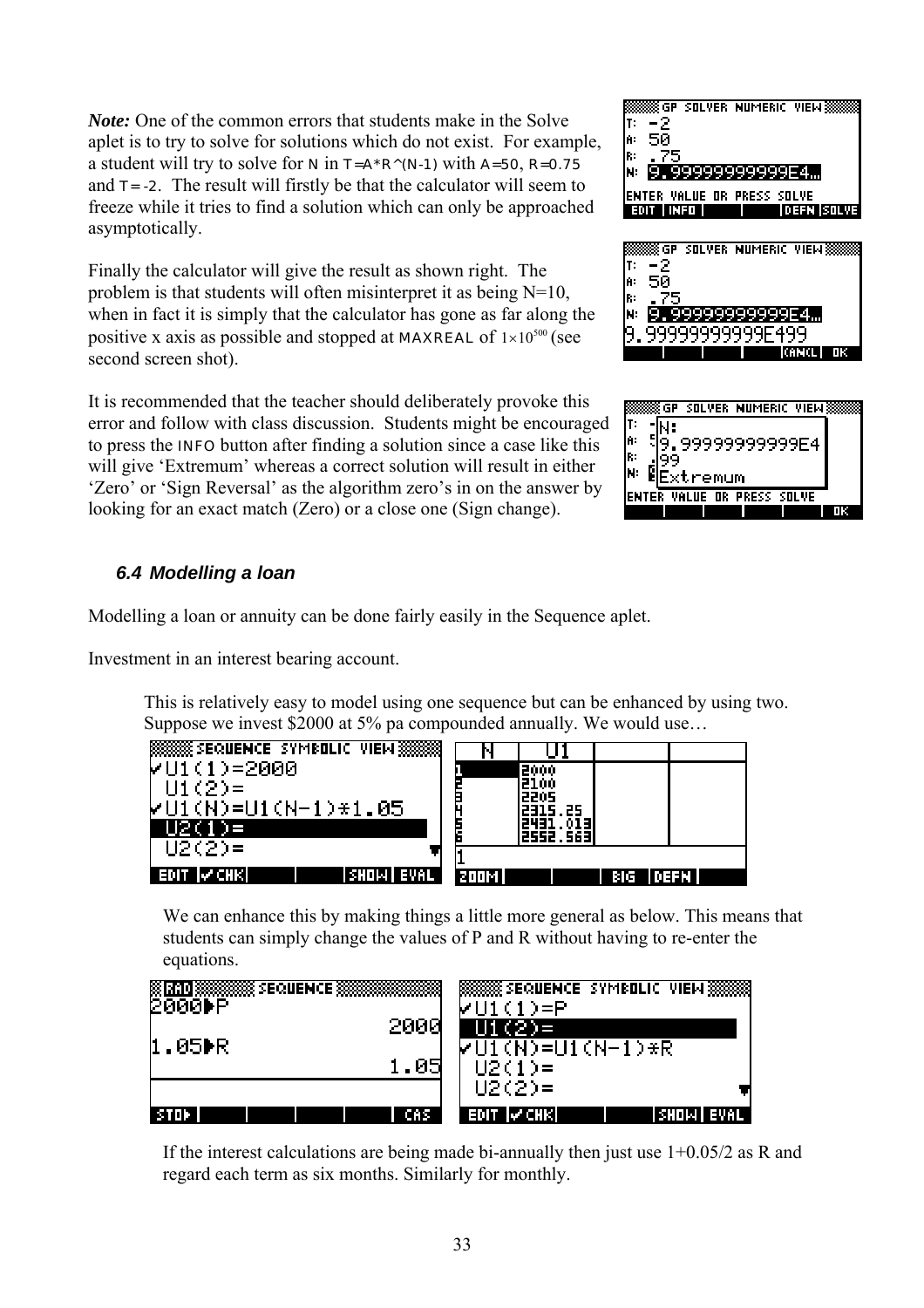A further enhancement is to add a date column. Suppose that the initial deposit of \$P was done in 1998 and you want to know the value of the money in the account in 2010. You can, of course count down to 12… or is it 11 or 13…? Instead, add a second sequence showing the year. You may find, as I did, that the calculator requires you to input the second term before it will tick/check the sequence. This is a bug.

![](_page_35_Figure_1.jpeg)

A housing loan is probably the next most common situation and can easily be modeled in a similar way. The trick is not to try to put it all in one sequence, since that means no working will be shown. Ideally we'd like it to produce something similar to the table of values below in the NUM view.

If we begin with a table of values, this gives us both the first two terms and some values to check with. We'll borrow \$20,000 in 2006 at 5% pa compound interest calculated annually with one repayment of \$2000 made annually. The questions are, how long to repay the loan and what is the total repayment?

| Year | Initial Balance | Interest $(a)$ 5% | Repayment | <b>Final Balance</b> |
|------|-----------------|-------------------|-----------|----------------------|
|      | \$20,000        | \$20,000x1.05     | \$2000    | \$19,000             |
|      |                 | $=$ \$21,000      |           |                      |
|      | \$19,000        | \$19950           | \$2000    | \$17,950             |
|      | \$17,950        | \$18,847.50       | \$2000    | \$16,847.50          |
|      | \$16,847.50     | \$17,689.88       | \$2000    | \$15,689.88          |

In this example we will again try to make it more general by using P for the Principal borrowed, R for the interest rate multiplier and D for the repayment/deposit.

| 20000▶P<br>$VU1(1)=2006$<br>20000 VU1(2)=2007<br>II.05DR<br>$VUI(N)=UI(N-1)+1$<br>$1.05$ $VU2(1)=P$ |
|-----------------------------------------------------------------------------------------------------|
|                                                                                                     |
|                                                                                                     |
|                                                                                                     |
| 2000▶D.<br>1∨U2(2)=P*R-D                                                                            |
| 2000<br>7U2(N)=U2(N-1)*R-D                                                                          |
| <b>EDIT V CHK</b><br><b>SHOW EVAL</b>                                                               |
| CAS.                                                                                                |

Scrolling down, together with some further calculations allows us to answer the questions.

| N     |              | 72            |  |  |  |
|-------|--------------|---------------|--|--|--|
|       | 2006         | 20000         |  |  |  |
|       | 2008         | 9000<br>17950 |  |  |  |
|       |              | 16847.5       |  |  |  |
|       |              | 5689<br>88    |  |  |  |
|       |              | 424<br>197    |  |  |  |
| 2009  |              |               |  |  |  |
| 200M) | BIG<br> DEFN |               |  |  |  |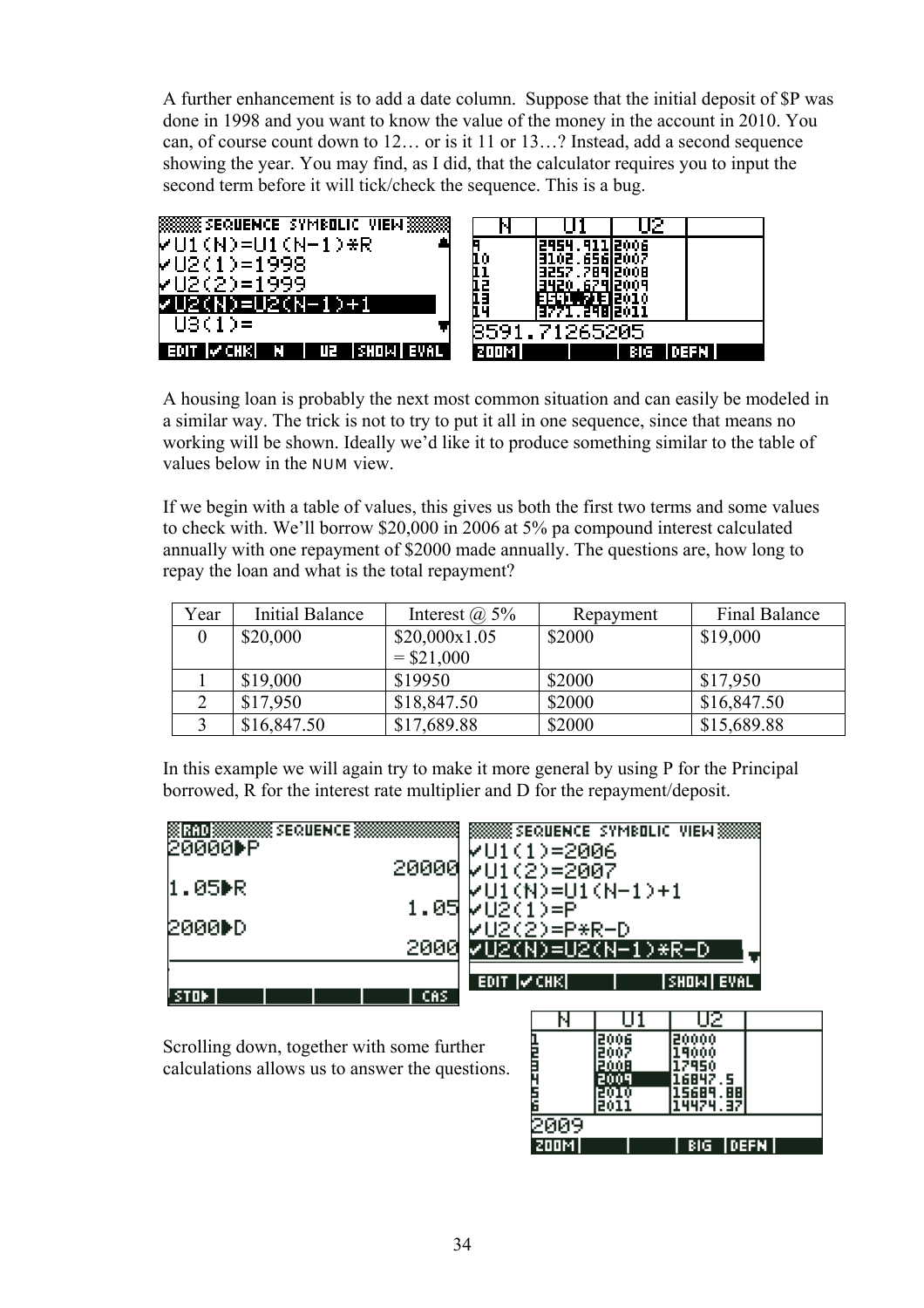#### <span id="page-36-0"></span>*6.5 Problems with the User Defined fit model*

As soon as the line of best fit has been obtained, you can switch back to the SYMB view to get its equation. Note that this equation is only calculated when called for by pressing the  $\blacksquare$  key.

In the **SYMB** view (see right) the equation is given to so many decimal places that it doesn't fit onto the screen. The simplest way to see the entire equation is to position the highlight on the equation and press the **key**.

When you do you will obtain a view similar to the one seen right but with more decimals. You can scroll right and left to view the equation.

On the screen above the equation is given to 4 decimal place accuracy. This is accomplished by changing to the MODES screen (above the HOME key) and specifying Fixed 4 as the Number Format. If you don't do this then the alternative is to use the arrow keys to scroll.

![](_page_36_Picture_5.jpeg)

![](_page_36_Picture_6.jpeg)

**Calculator Tip**

One of the most common mistakes people make is to press instead of  $\frac{1}{2}$ . Always use  $\frac{1}{2}$  when you want to display the entire equation.

It is very important that you display the equation in the **SYMB** view by pressing **Fight** instead of  $\Box$ . Although pressing  $\Box$  displays the equation in a form which can be scrolled through, the problem with this method is that the calculator thinks that by editing it you are choosing to override its choice of equation with your own. As long as you press **THE there** is no problem but if you press ENTER it changes the FitType from whatever you had previously chosen to *User Defined* instead.

If you are not aware that this has happened then it can have very serious consequences. For example, if you were now to change the data and then re-plot, the fit equation will not be recalculated and will become inaccurate. Any predictions made from it would be incorrect.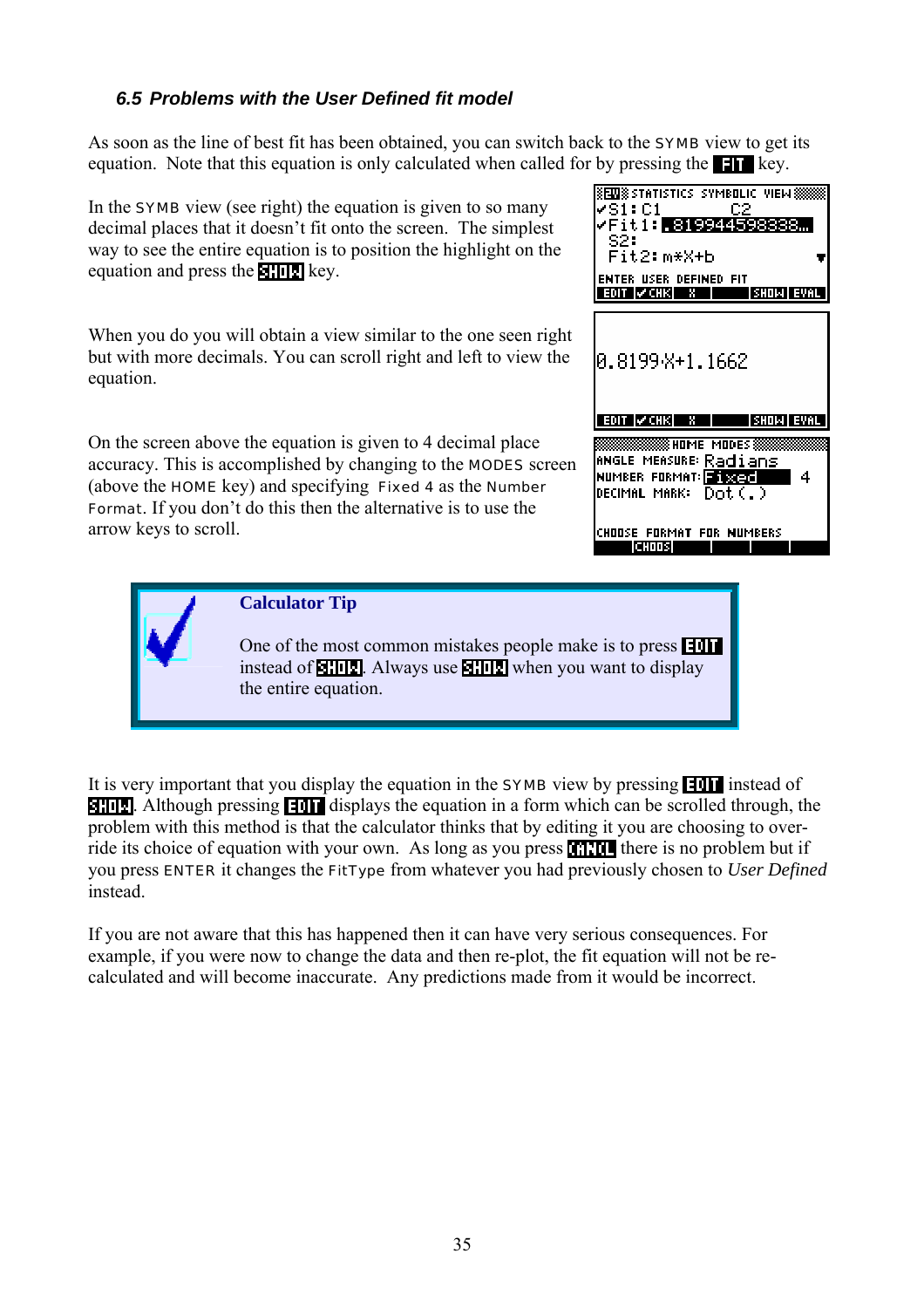#### <span id="page-37-0"></span>*6.6 Connected data*

**XENIXXX** STATISTICS PLOT SETUP**X STICK:** YTICK: 5  $\_$  CONNECT \_INV. CROSS **⊻LABELS ⊻AXES** GRID **ENTER HORIZONTAL TICK SPACING**  $\blacksquare$  extra  $\blacksquare$ **A PAGE I** 

One of the settings on the second page of the PLOT SETUP screen can be useful for some types of data. For example, one of the

common tasks in many mathematical courses is the analysis of time series data. Unlike most bivariate data, time series values are usually plotted as a line graph - i.e. as connected points. This facilitated by Connect.

For example:

*The sales of an ice-cream shop are shown as quarterly sales figures for the years 1992 to 1993. Display this data on a line graph.* 

| Yr                     |            | 1992 |   |  | 1993         |    |    |
|------------------------|------------|------|---|--|--------------|----|----|
| Qtr                    | $\sqrt{2}$ |      |   |  |              |    |    |
| Sales 12<br>$(\$1000)$ | 18         | ∠∪   | ◡ |  | $20^{\circ}$ | 24 | 16 |

The result (with Connect checked) is shown right. Notice that although the  $x$  values in the table were 1, 2, 3, 4, 1, 2, 3, 4 we can't use them that way because it would result in 1992 Qtr 1 being graphed on top of 1993 Qtr 1.

![](_page_37_Figure_8.jpeg)

The graph on the right was produced by entering values of 1992, 1992.25, 1992.5, 1992.75 etc.

This is not the end of the story though. When you activate Connect the calculator will always sort the points into ascending order based on their x values before graphing. Thus  $(1,3)$   $(5,4)$   $(2,7)$ would be graphed as (1,3) (2,7) (5,4). Not doing this would result in a graph that doubled back on itself and looked like a scribble instead of a line graph. A better alternative to this process is to download the *Time Series* aplet from the website **The HP Home View** at *www.hphomeview.com*. This completely analyses the data.

![](_page_37_Picture_11.jpeg)

![](_page_37_Figure_12.jpeg)